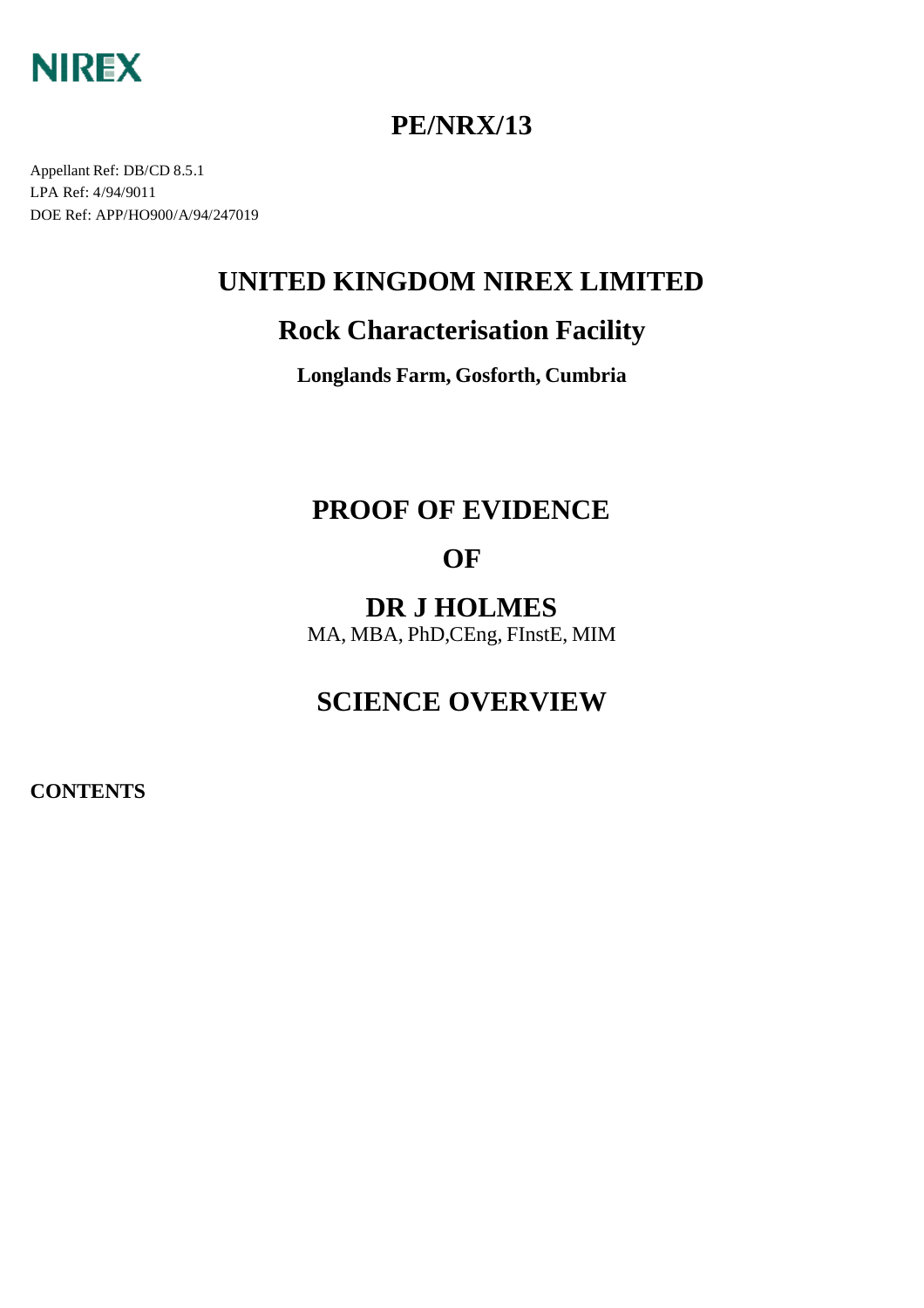|                  |                                               | <b>PAGE</b>             |
|------------------|-----------------------------------------------|-------------------------|
| 1.               | <b>PERSONAL DETAILS</b>                       | $\boldsymbol{2}$        |
| $\overline{2}$ . | <b>SUMMARY</b>                                | $\overline{\mathbf{3}}$ |
| 3.               | <b>SCOPE OF EVIDENCE</b>                      | 7                       |
| 4.               | REPOSITORY CONCEPT AND REGULATORY FRAMEWORK   | 9                       |
|                  | <b>Repository Concept</b>                     |                         |
|                  | <b>Regulatory Framework</b>                   |                         |
| 5.               | THE NIREX SCIENCE PROGRAMME                   | 14                      |
|                  | Approach                                      |                         |
|                  | Use of Models                                 |                         |
| 6.               | <b>THE NEED FOR THE RCF</b>                   | 19                      |
|                  | <b>Results So Far</b>                         |                         |
|                  | <b>Remaining Uncertainties</b>                |                         |
|                  | Forward programme                             |                         |
| 7.               | <b>RESPONSES TO NIREX'S PLANS FOR THE RCF</b> | 29                      |
| 8.               | <b>PROGRAMMES IN OTHER COUNTRIES</b>          | 34                      |
|                  | <b>REFERENCES</b>                             | 35                      |

| Table 8.1                | <b>Repository Programmes In Other Countries</b> |
|--------------------------|-------------------------------------------------|
| <u><b>Figure 4.1</b></u> | <b>Multi-Barrier Concept</b>                    |

Back to NRX13 Menu. Back to POE Menu. Back to Homepage

#### **DR JOHN HOLMES will say:**

#### **1. PERSONAL DETAILS**

1.1 I am Director for Science for United Kingdom Nirex Limited ('Nirex'), an appointment I took up in October 1992. I have overall responsibility for the Science Programme that Nirex is undertaking to assess the post-closure safety performance of a repository at Sellafield and to provide information to assist in its design.

1.2 I hold a first-class honours degree in Natural Sciences from Cambridge University, a PhD in Mechanical Engineering from Imperial College, London, and a Master of Business Administration degree from Brunel University. I am a Chartered Engineer, a Fellow of the Institute of Energy and a Member of the Institute of Management. Since September 1994 I have been a UK representative on the Organisation for Economic Cooperation and Development ('OECD') Nuclear Energy Agency's Radioactive Waste Management Committee.

1.3 Prior to my appointment at Nirex, I was employed by British Coal (formerly National Coal Board). Between 1979 and 1990 I worked at British Coal's Coal Research Establishment where I successively held the posts of Project Engineer, Head of Technology Assessment Group, Head of Physics Group and Head of Power Generation Branch. These appointments gave me experience of managing research and development projects requiring the integration and coordination of a broad range of scientific and engineering disciplines. Between 1990 and 1992 I was a member of the Directing Staff of British Coal's Management Centre.

#### **2. SUMMARY**

#### **Scope of Evidence**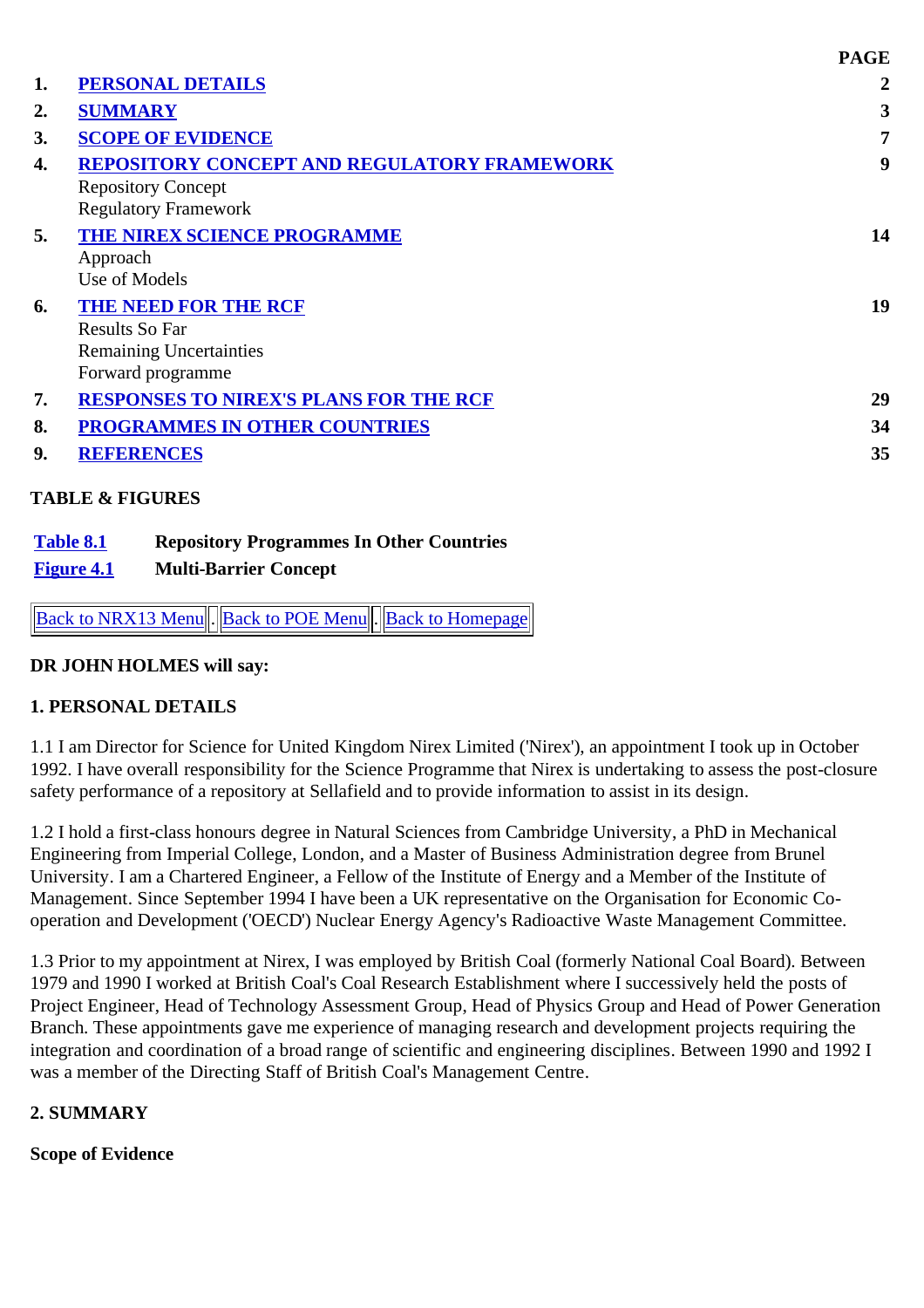2.1 The scientific evidence presented by myself and Drs Chaplow, Hooper and Mellor addresses matter 6 identified by the Secretary of State in his Rule 6(10) Statement of 27 February 1995. My evidence sets the context for the detailed scientific evidence of Drs Chaplow, Hooper and Mellor.

## **Repository Concept and Regulatory Framework**

2.2 The Nirex repository concept for the Sellafield site has been developed as a multi-barrier containment system comprising engineered (physical and chemical) and natural barriers. The engineered barriers are designed to retain most (around 99.99%) of the radioactivity in the vaults. The natural barrier is provided by the geological setting of the repository which should ensure low flow of groundwater through the repository to permit the effective operation of the engineered barriers. It should also ensure sufficient dilution of those residual radionuclides that escape from the vaults in order to limit concentrations in groundwater reaching the surface.

2.3 Government stated in the *1995 White Paper* (para 78, page 22) [GOV/208] that a risk target is appropriate as an objective in the design process for a repository and that this should be a risk to an individual of 10-6 per year of developing either a fatal cancer or a serious hereditary effect.

## **Nirex Science Programme**

2.4 The objective of the Nirex Science Programme is to evaluate the post-closure safety performance of a repository at Sellafield. The Nirex management team for the Science Programme directs the activities of interdisciplinary and experienced teams of specialist contractors and consultants towards the effective achievement of this objective.

2.5 Quality assurance procedures and independent peer review contribute to the achievement of high standards of scientific work, as recognised by the RWMAC and by the Royal Society Study Group which reviewed the Nirex Science Programme. Wide ranging peer review is assured by the dissemination of results from the programme : 500 reports, journal articles and conference papers have been published to date.

2.6 The Nirex programme, in common with deep disposal programmes overseas, makes extensive use of models in its evaluation of post-closure safety performance. Building confidence in this evaluation is largely about building confidence that the models are adequate representations of reality. Testing (validation) of the models involves the systematic comparison of model predictions with independent field operations and experimental measurements. The RCF programme is essential in this process.

## **The Need for the RCF**

2.7 Current models of groundwater flow at Sellafield predict flow through a repository and dilution of radionuclides emerging in groundwater from a repository which, when taken with our current view of other factors influencing repository performance, indicate that a repository could be developed at Sellafield which would meet regulatory requirements.

2.8 However, limitations on observations that can be made using surface-based investigations currently allow other models to be developed which would predict groundwater flow and dilution inconsistent with meeting regulatory requirements for post-closure safety of a repository.

2.9 The RCF is needed to acquire information that will allow us to test our judgements on, and firm-up our descriptions of, the networks of connected fractures in the BVG and overlying sedimentary rocks, thought to have lengths of up to hundreds of metres, which control flow and dilution. This will allow us to narrow the range of predictions of flow and dilution, and to apply models with confidence across the PRZ and surrounding rocks.

2.10 The RCF will enable us to overcome limitations of surface-based investigations by allowing us to investigate on lengthscales of tens and hundreds of metres the networks of connected fractures. We will also be able to make direct observations in three dimensions rather than in essentially one dimension in a borehole.

2.11 The RCF is also needed: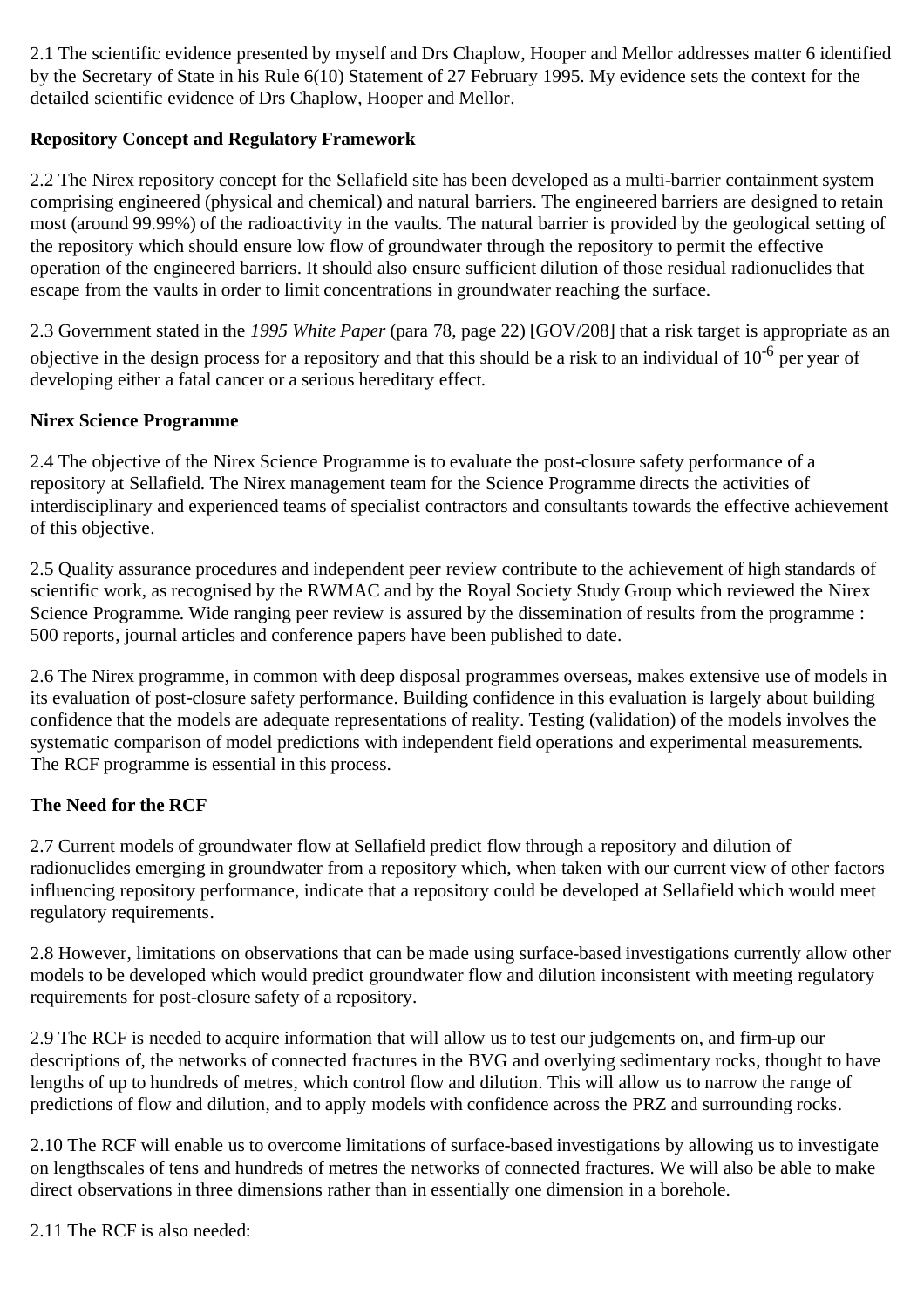- to establish that construction of the repository, or future naturally induced changes, would not result in new pathways for water flow which would significantly impair repository performance; and
- to permit decisions on repository depth, location, layout and orientation.

2.12 The RCF is to be developed in three phases and a decision on whether to propose development of a repository could be made at the end of the first, shaft sinking phase. If the site is found suitable and so a decision is made to propose repository development at this stage, work would need to continue into Phases 2 and 3 to address remaining uncertainties, and so ensure that the repository would be constructed as soon as reasonably practicable, in line with Government policy. Results from that work would probably be reported within the framework of a plan, agreed with the regulatory authorities, for the progressive supply of information leading to a decision by the regulatory authorities on approval to start disposal of wastes in the repository following its construction and commissioning.

2.13 As with any scientific investigations, progress cannot be planned with precision. Results from Phase 1 of the RCF could be inconclusive and provide insufficient confidence to extrapolate models across the PRZ. In this case, it would be necessary to carry out further investigations over more of the PRZ using the galleries planned for Phase 2 and possibly Phase 3, before a decision on whether to propose repository development is made. A flexible approach is needed in planning the design of Phase 2 and Phase 3 galleries so that they could permit access to specific features of the rock, as necessary, to address specific uncertainties which may remain in the future.

#### **Responses to Nirex's Plans for the RCF**

2.14 The need for the RCF in Nirex's programme to evaluate the suitability of the site at Sellafield has been recognised by the RWMAC, the Royal Society Study Group and the Nirex Review Panel. ERM, advisers to Cumbria County Council, have expressed the view that the proper assessment of a site for the long-term disposal of radioactive waste needs to include a stage of underground experimentation and validation.

#### **Programmes in Other Countries**

2.15 Review of planned repository programmes in other countries leads to the conclusion that the proposal to carry out a stage of underground investigations in an RCF at Sellafield prior to a decision on whether to propose development of a repository is consistent with general practice internationally.

## **3. SCOPE OF EVIDENCE**

3.1 The scientific evidence presented by myself and Drs Chaplow, Hooper and Mellor addresses matter 6 identified by the Secretary of State in his statement of 27 February 1995:

"*The results available so far from studies and surveys of the geology and hydrogeology of the area; the additional information that might become available only from the RCF, if developed; and the benefits to be gained from obtaining that additional information, if any, weighed against the possible impact the RCF might have on the site and surrounding area.*"

3.2 I have overall responsibility for the Science Programme and head the team of senior managers of the Science Programme comprising Drs Chaplow, Hooper and Mellor. My evidence sets the context for their detailed scientific evidence. They are responsible for managing a substantial multi-disciplinary programme, carried out primarily by specialist contractors in the various fields, and each is supported by an inhouse team of Nirex scientific staff. They will summarise and interpret the substantial body of information arising within their respective areas of responsibility in a manageable form. The size of this body of information is illustrated by the number of reports which record it: 500 published reports, journal articles and conference papers and 1,600 volumes of underpinning factual data on geology and hydrogeology.

3.3 The evidence of Dr Chaplow and Dr Hooper establishes that the results available so far support the continuation of investigations at Sellafield, which continues to hold good promise as a potentially suitable location for a repository.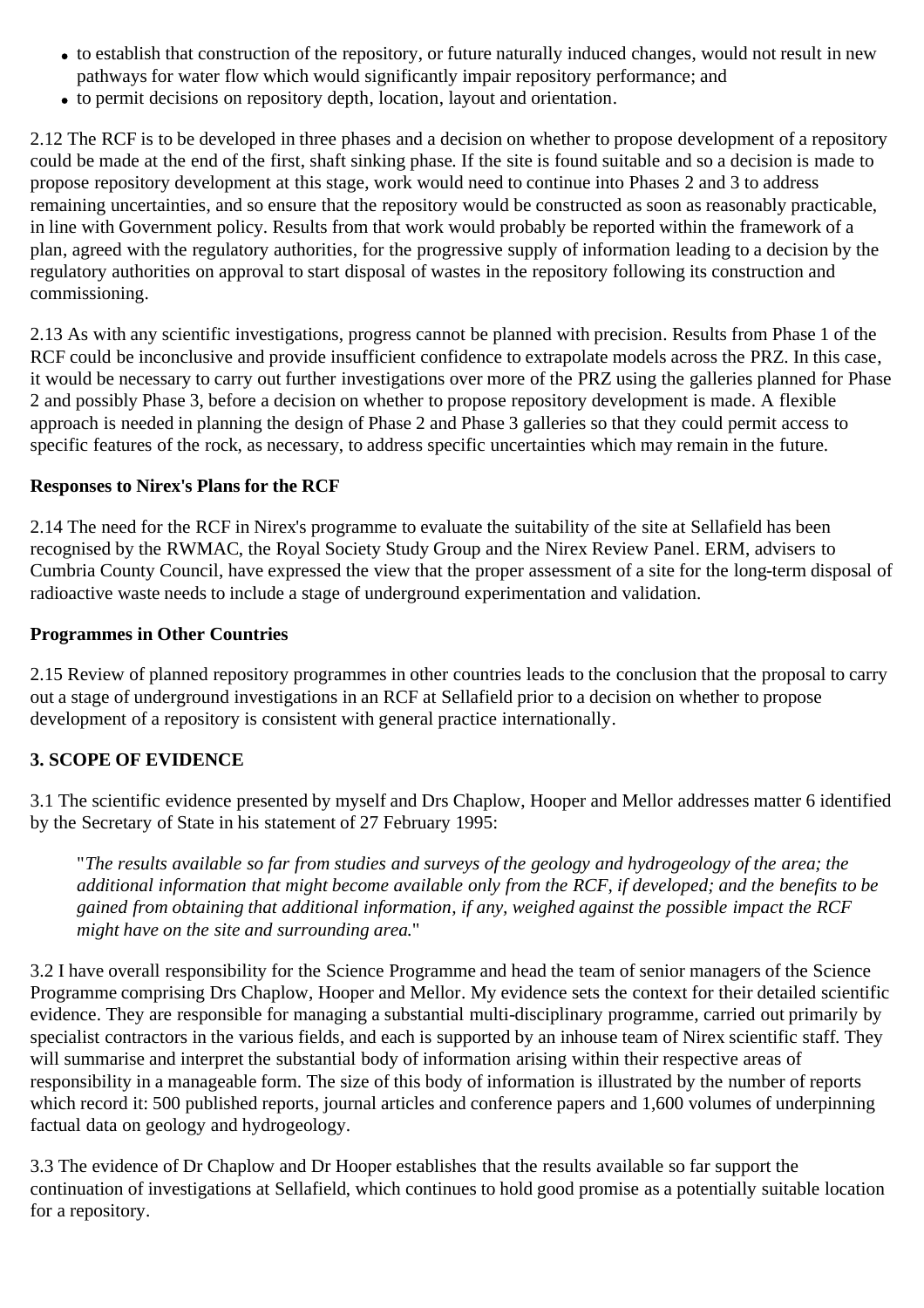3.4 Their evidence also identifies areas of uncertainty where information is required from the RCF to enable Nirex to decide whether to propose development of a deep repository for disposal of radioactive waste at Sellafield and to obtain regulatory approval to start disposal operations if a repository is constructed. They will explain why the required information cannot be obtained by other means.

3.5 Dr Mellor describes the programme of activities planned for the RCF to deliver the necessary information and explains how the RCF has been designed to enable those activities to be carried out.

3.6 As a context for their evidence remaining sections of this Proof of Evidence present the following information:

Section

4 : describes the Nirex repository concept for Sellafield and summarises the regulatory framework.

5 : summarises the approach being followed to develop an assessment of the post-closure safety performance of a repository at Sellafield.

6 : summarises the results so far and key remaining uncertainties, and describes the role of the RCF in addressing those uncertainties.

7 : summarises responses to Nirex's plans for the RCF.

8 : compares the Nirex programme to characterise the Sellafield site with programmes for the evaluation of sites for deep repositories for radioactive waste in other countries.

## **4. REPOSITORY CONCEPT AND REGULATORY FRAMEWORK**

### **Repository Concept**

4.1 In order to provide safe disposal of radioactive wastes a repository and its geological setting must ensure that any radionuclides that are released before they have decayed do not return to the surface at concentrations which would pose radiological risks exceeding regulatory requirements.

4.2 The Nirex repository concept for the Sellafield site has been developed to achieve this objective. The concept takes account of the geological setting and of the nature and quantities of wastes in the disposal inventory. Nirex is currently planning on the basis of a design capacity of 300,000 m<sup>3</sup> of Intermediate-Level Waste and 100,000 m<sup>3</sup> of Low-Level Waste disposed over a period of 50 years.

4.3 In common with other disposal agencies internationally, Nirex has a disposal concept which uses a multibarrier containment system. Vaults would be excavated at depth in a stable geological setting. Wastes, packaged in steel or concrete containers, would be placed in the vaults which would then be backfilled with a cement-based material. The concept is illustrated in Figure 4.1.

4.4 It makes use of both engineered (physical and chemical) and natural barriers. The physical barrier would be provided by the containers and grouts in which the wastes are packaged. Results of research to date indicate that a very high level of physical containment should be maintained for at least one thousand years, during which period around 99% of the radioactivity in the repository would decay.

4.5 The chemical barrier would be provided by surrounding waste packages with a cement-based backfill. It would operate over a longer period than the physical barrier (around 1 million years or more) and would act to contain most (around 99%) of the long-lived radionuclides (i.e. the 1% of the total radioactivity which is not contained by the physical barrier). The main way in which radionuclides can potentially be transported away from the vaults is by flow of groundwater. The backfill works by making the groundwater entering the repository vaults alkaline (high pH). These alkaline conditions ensure that many radionuclides, for example plutonium and uranium, are not very soluble and hence the groundwater cannot transport them in solution away from the vaults. Also, the backfill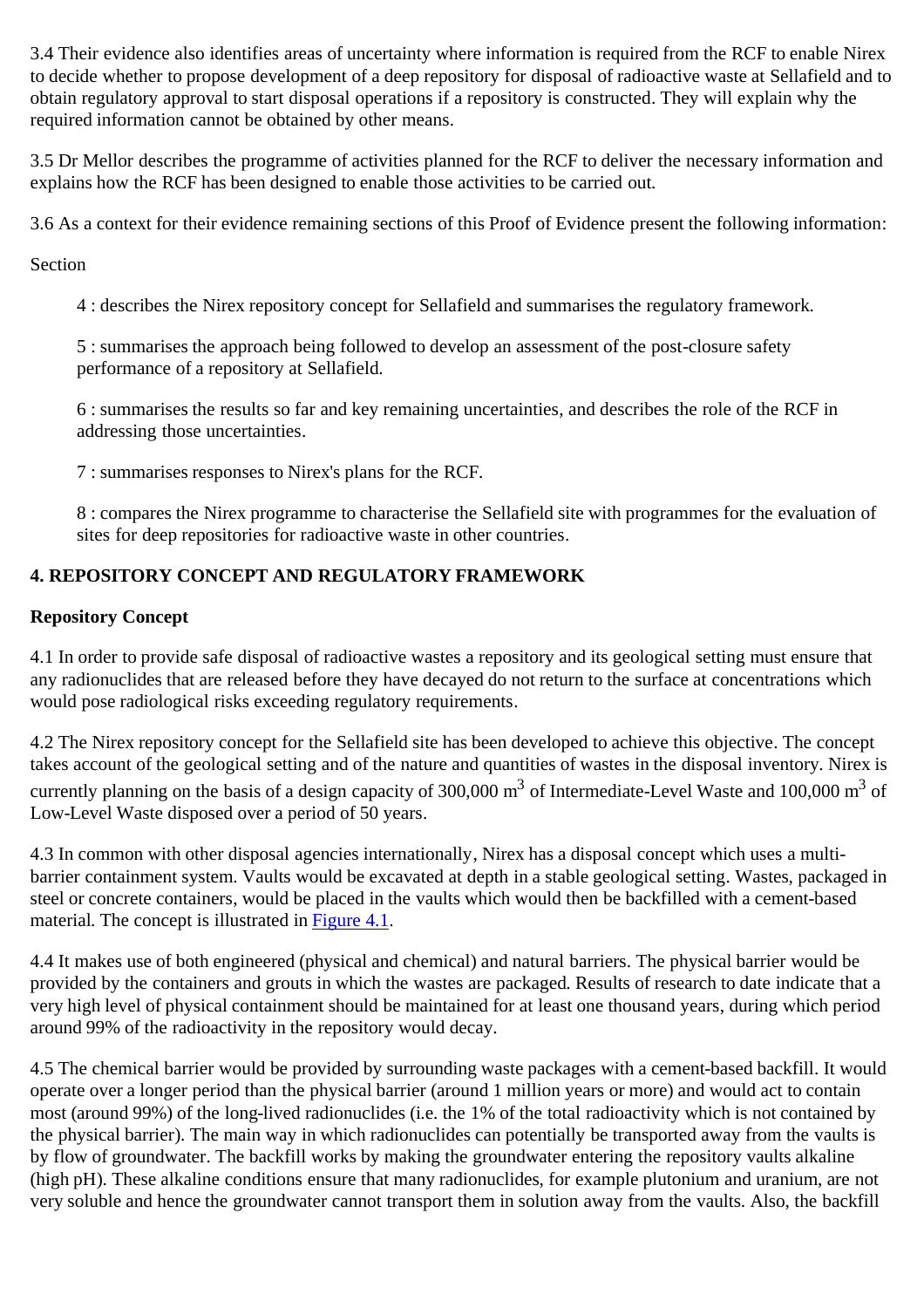is porous and the pore surfaces are able to retain radionuclides that have dissolved in the groundwater by the process of sorption.

4.6 The natural barrier would be provided by the geological setting of the repository. By placing the wastes deep below the ground in stable rocks with little natural resource potential they would be isolated from the effects of naturally occurring processes, for example future ice ages, and human activities. Understanding developed through the Nirex programme to date indicates that, as well as providing a mechanically stable environment for the waste packages and the surrounding backfill, the geological barrier has, in practice, two key functions in respect of transport of radionuclides in groundwater:

- to ensure that there are low flows of groundwater through the repository so that the physical and chemical barriers can operate to retain short-lived and most long-lived radioactivity; and
- to ensure sufficient dilution of those residual radionuclides that are released from the vaults in order to limit concentrations in groundwater reaching the surface.

4.7 Establishing whether the geological setting at Sellafield can perform these two functions is a key objective of the Site Characterisation Programme and of the RCF.

4.8 Corrosion of the containers and degradation of organic matter in the repository would generate gas, a very small proportion of which is radioactive. The gas must not build up pressures that would damage the repository and surrounding rocks, and hence the backfill and surrounding rocks need to be sufficiently permeable to gas to permit it to escape from the vaults. The geological setting needs to have characteristics which ensure that gas does not reach the surface in concentrations that would pose a flammability hazard or lead to concentrations of radionuclides in gas at the surface which would pose radiological risks exceeding regulatory requirements.

4.9 Paragraphs 4.5 and 4.8 above have identified two potential pathways for radioactivity to return to the human environment: transport of radionuclides in groundwater and migration of radionuclides in gases. A third may also be identified being return of radionuclides to the environment as a result of natural disruptive events or inadvertent human intrusion. These pathways need to be considered in order to evaluate whether a repository located at Sellafield would be safe after closure. For each pathway, it is necessary to consider how much radioactivity may return to the surface, at what time, and the likely impact on future human inhabitants of the area affected. Potential for interactions between the pathways must also be considered. Particular attention has been given to the groundwater pathway which has the potential to return more radioactivity to the surface than other pathways. Dr Hooper's evidence describes Nirex's approach to the evaluation of risk arising from the groundwater pathway and our current estimates of that risk. He also summarises the current position on our understanding of the other pathways.

4.10 In order to evaluate safety, the overall system performance of the repository, i.e. the combined effect of its engineered and natural components, needs to be considered. The characteristics of the site are an input to this evaluation of overall system performance. As understanding of the issues which are most important to system performance increases, the design of the repository is refined in order to ensure that best practicable means are used to limit risks as required by the regulatory framework described in the following paragraphs.

## **Regulatory Framework**

4.11 Current Government policy on the standards of safety for a deep repository, and the nature of the safety case that must be made, is set out in the *Review of Radioactive Waste Management Policy*, *Final Conclusions* White Paper issued in July 1995 (*"The 1995 White Paper"*) (paras 74 to 82, pages 21 to 23) [GOV/208]. This White Paper (para 74, page 21) [GOV/208] states that in terms of policy the 1984 Green Book (*Disposal Facilities on Land for Low and Intermediate Level Radioactive Wastes - Principles for the Protection of the Human Environment)* [GOV/302] is superseded by that White Paper and its regulatory requirements are also now out of date. The White Paper makes reference at paragraph 74 to the Regulators' Consultation draft of *Guidance on Requirements for Authorisation* under RSA93 issued in August 1994 ("*HMIP Consultation Document*") [GOV/307].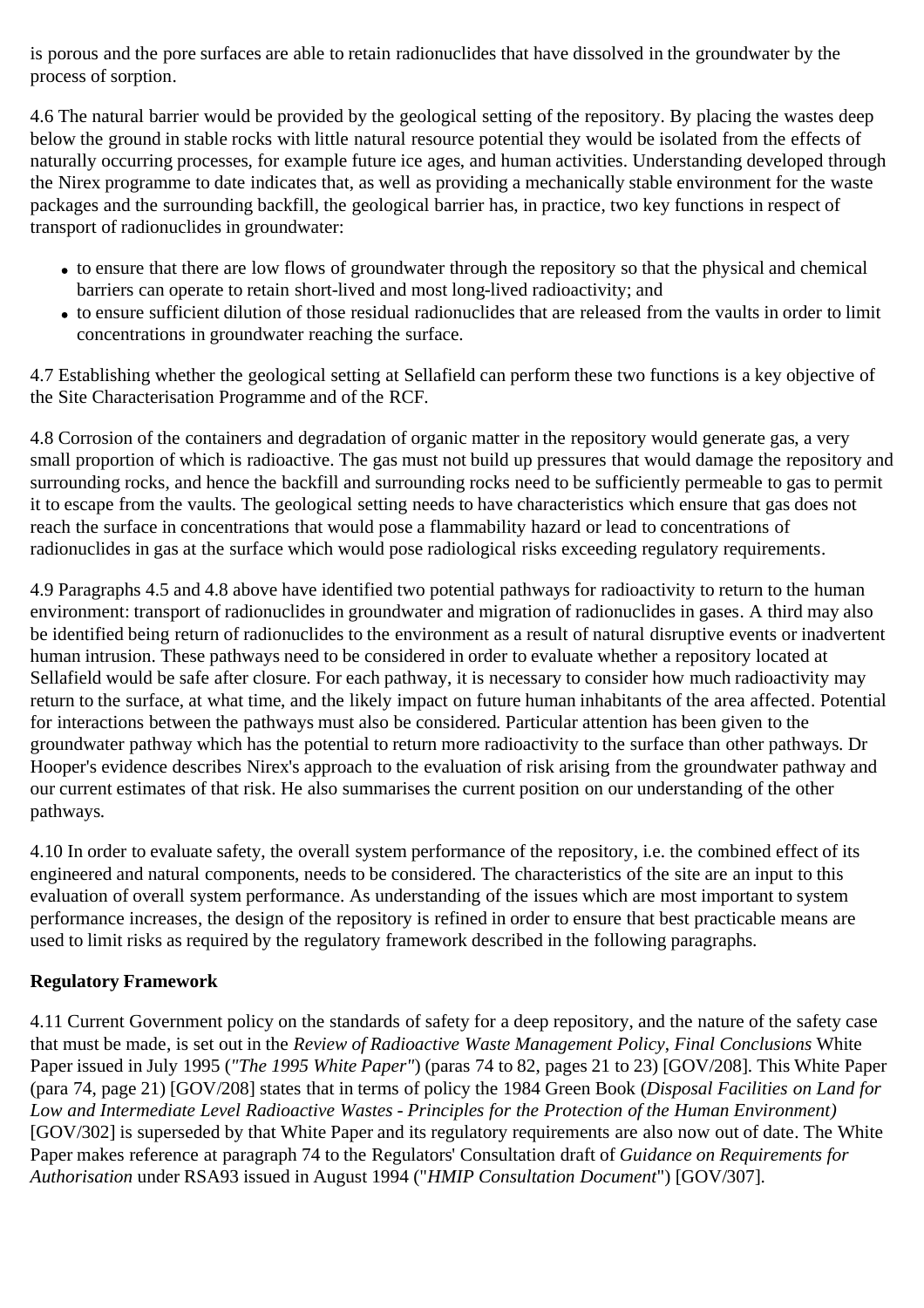4.12 Relevant Government Policy on the environmental safety criteria for radioactive waste repositories is set out in paragraphs 75 and 78 of the *1995 White Paper* [GOV/208]:

"*75. Forming a judgement about the level of safety afforded by a disposal facility involves assessment of the means by which radionuclides in the wastes might move from the wastes through the immediate physical and chemical environment of the facility (and, in the case of deep disposal, through the surrounding host rocks) back to the human environment. For deep disposal facilities, this involves considering the potential behaviour of radionuclides over extended periods - in excess of thousands of years. The safety case provided by a repository developer or operator will need to address all these issues. The regulators will need to be satisfied that good engineering practice has been used in developing proposals for design, construction and operation of the facility and that good science has been adopted in investigating the suitability of the site, in supporting research and development work, in the interpretation of the resulting data and in the development of safety assessment methodologies.*

*78. In the Government's view, the nature of the disposal system makes it less amenable to such quantified risk assessments than is the case, for example, for new nuclear reactors. Reliance cannot be placed exclusively on estimates of risk to determine whether a disposal facility (or a nuclear plant) is safe. While such calculations can inform a judgement about the safety of a facility, other technical factors, including ones of a more qualitative nature, will also need to be considered in arriving at the decision. The Government therefore confirms the preliminary conclusion of the review that it is inappropriate to rely on a specified risk limit or risk constraint as the criterion for determining the acceptability of a disposal facility. A risk target, however, should be used as an objective in the design process and this should be a risk of 106/y of developing either a fatal cancer or a serious hereditary defect. Where the regulators are satisfied that best practicable means have been adopted by the operator to limit risks and the estimated risks to the public are below this target, then no further reductions in risk should be sought. However, if the estimated risk is above this target, then the regulators will need to be satisfied not only that an appropriate level of safety is assured, but also that any further improvements in safety could be achieved only at disproportionate cost."*

4.13 Risk arises to an individual if that individual receives a radiological dose from radioactivity originating in a repository. For each year that a dose is received there is a risk that a fatal cancer or serious hereditary defect will subsequently occur. The Government has set a target for this annual risk of 'one in a million'. The *HMIP Consultation Document* (paras 6.7 to 6.9, page 17) [GOV/307] indicates that the target applies to a representative member of the critical group and that, for doses less than 0.5 sieverts per year, the dose received by an individual (measured in sieverts) should be multiplied by 0.06 to calculate the consequent risk. It also notes (para 6.11) that the target risk is well below that implied by the natural background radiation in the UK which varies from about 1 in 10,000 per year to more than 1 in 1,000 per year. Hence the risk target for the repository is one hundredth to one thousandth of the risk implied by natural background radiation.

4.14 In respect of the "other technical factors" *(the 1995 White Paper*) (para 78, page 22) [GOV/208], the *HMIP Consultation Document* (Chapters 5 to 7, pages 14 to 22) [GOV/307] sets out the draft principles and requirements against which the Inspectorates will assess any application for authorisation under RSA 93. It also sets out (Chapter 8, pages 23 to 27) draft guidance on information that the developer will need to provide to the Inspectorates in order to demonstrate that a proposal is consistent with the principles and requirements.

## **5. THE NIREX SCIENCE PROGRAMME**

## **Approach**

5.1 The current main objective of the Nirex Science Programme is to evaluate the post-closure safety performance of a repository at Sellafield. It has three main components as follows:

Site Characterisation Programme: activities to acquire and interpret site specific data in order to understand and describe the geological and hydrogeological processes that will influence the post-closure performance of the repository;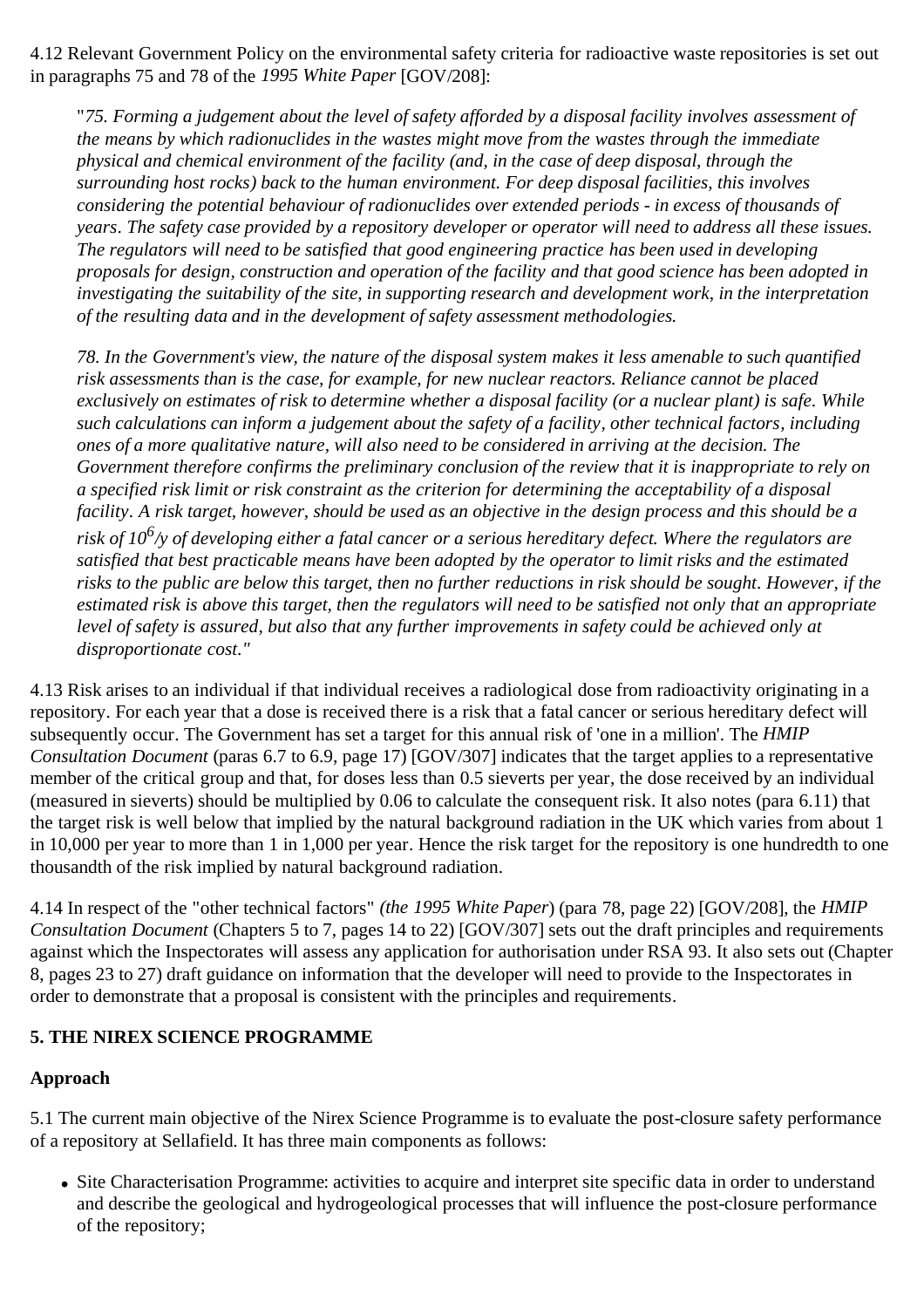- The Nirex Safety Assessment Research Programme: laboratory, field and mathematical modelling studies of processes influencing the retention of radionuclides in the repository, the migration through the geosphere of radionuclides which may escape from the repository and their behaviour in the biosphere; and
- The Safety Assessment Programme: to develop the models and methodologies required to evaluate the overall performance of the repository.

The programme is managed to ensure that these components are integrated to secure a focused approach to achievement of the overall objective of the Science Programme.

5.2 The Science Programme is founded on four important operating principles:

- having in place a Nirex management team with the knowledge and experience to direct activities towards the effective achievement of the objective;
- the use of interdisciplinary teams of specialist contractors and consultants to carry out the activities who have appropriate expertise and experience. (These teams, which are augmented from time to time as necessary, have built up a substantial body of experience, since 1989 for Site Characterisation, 1982 for the Research Programme and 1986 for Safety Assessment);
- the use of quality assurance procedures applied to all activities including data acquisition, calculations and interpretation; and
- independent peer review and challenge.

5.3 Peer review is applied both to plans for activities in the Science Programme and to the results of those activities. It is carried out by Nirex staff, by contractors working on the programme, by consultants not otherwise engaged on the programme and, as appropriate, by the Nirex Review Panel (see Section 7 below). A Royal Society Study Group was also set up at the invitation of Nirex to review the basis and methodology of the Science Programme (see Section 7 below). In a less formal way, review and challenge is provided by the publication of reports, journal articles and conference papers on the results of the Science Programme.

5.4 As indicated at Paragraph 3.2, 500 reports, journal articles and conference papers on the Nirex Science Programme have been published to date. In addition, the factual reports, comprising around 1,600 volumes which record the detailed results of the Site Characterisation Programme, are available to interested parties for reference.

5.5 The quality of the work being undertaken by Nirex has been recognised by independent reviewers. For example, the November 1994 report of the Royal Society Study Group at Section 1.9, page 10 (*Disposal of Radioactive Wastes in Deep Repositories)* ("*The Royal Society November 1994*") [COR/605] comments:

"*We have been impressed by the quality of individual items of scientific work undertaken and commissioned by Nirex, which command high respect from others engaged in parallel work world-wide.*"

And at Section 6.8, page 110:

"*Nirex site characterisation work at Sellafield has been of very high quality.*"

5.6 Similarly, the RWMAC state in their *Fourteenth Annual Report* of June 1994 (para 3.10, page 11) [GOV/406]:

"*However, there is no reason to modify the view expressed in the Thirteenth Annual Report to the effect that the work carried out for Nirex by contractors (who are the contributors to Report No. 524) would, on detailed review, be shown to have been well-conducted, and of the highest quality. Indeed, some of the techniques being used at Sellafield are at the leading edge of international experience. As indicated in the Thirteenth Annual Report, the basic data set and much of the geological interpretation is unlikely to be subject to significant challenge in terms of fundamental accuracy.*"

In their *Fifteenth Annual Report* of May 1995 (para 4.6, page 13) [GOV/407] the RWMAC state:

"*The Committee would record, again, its view that the field work, and the interpretation of site data, being carried out by Nirex staff and by Nirex's contractors is of the highest quality.*"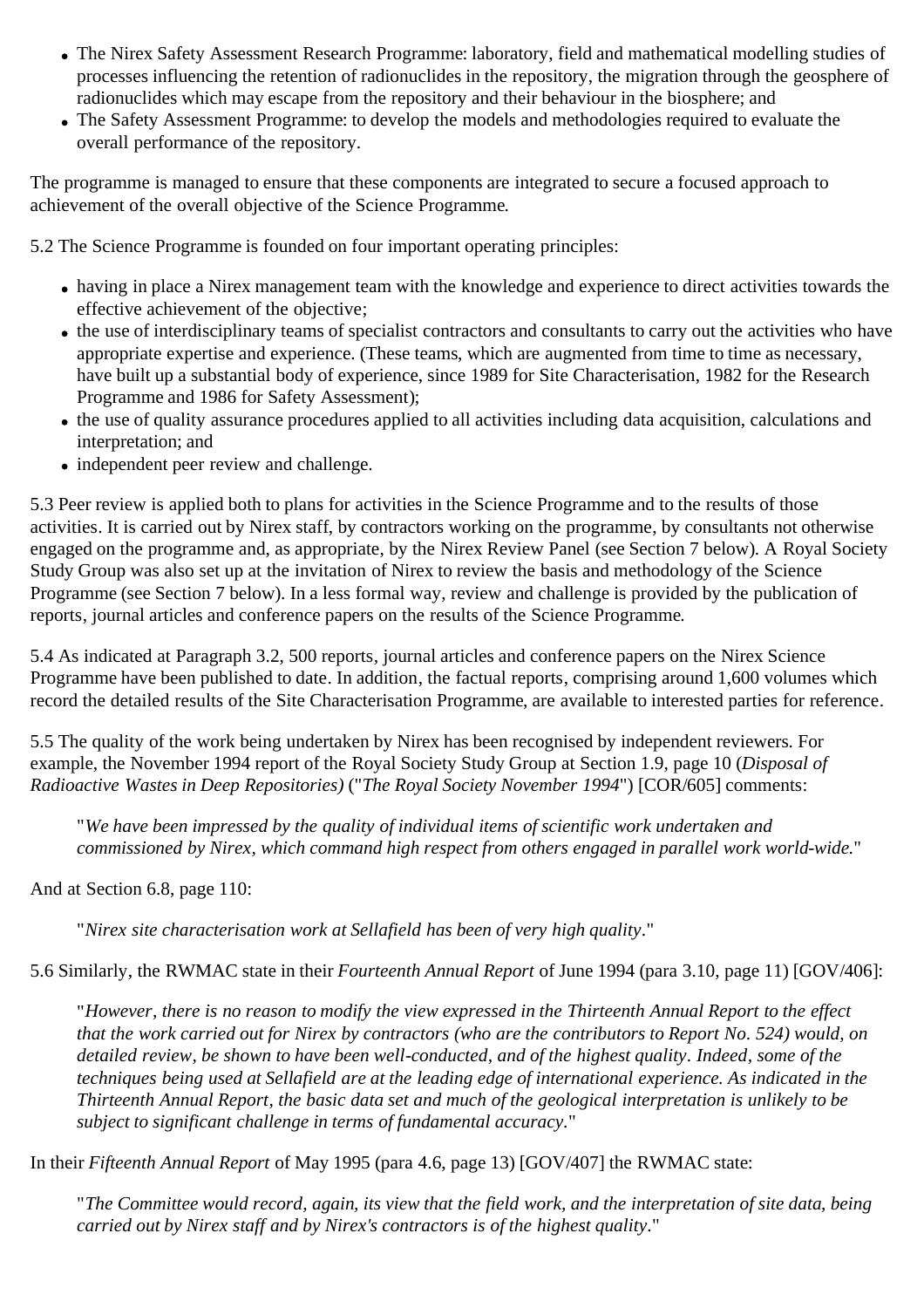### **Use of Models**

5.7 The Nirex programme, in common with deep disposal programmes overseas, makes extensive use of models in its evaluation of post-closure safety performance. Building confidence in this evaluation is to a large degree about building confidence that the models are adequate representations of reality. Different types of models may be identified as follows:

- conceptual models: which represent our description of system components and our understanding of the processes which will determine the way they will behave;
- mathematical models: in which the conceptual models are represented in mathematical equations to permit calculations to be carried out and hence predictions of performance to be made; and
- computer models: many mathematical models are sufficiently complex that a computer is required to carry out the necessary calculations, hence the mathematical models are encoded for computer application.

In the modelling of real world situations, simplifications are introduced in the transition from conceptual models to mathematical models and finally to implementation using computer codes. Checks must be carried out to ensure that these simplifications do not make the models inappropriate for their intended use.

5.8 The use of models to describe the behaviour of a system is commonplace in modern development of technological systems and assessment of their safety. Use of a model is particularly appropriate where a similar system is not already in operation, or where an experiment cannot be carried out which directly reproduces the system and behaviours of interest; in this case a repository and its behaviour over many thousands of years. It is important that the models are tested to check that they adequately describe the way components of the system behave. This is the process of model validation which involves the systematic comparison of model predictions with independent field observations and experimental measurements.

5.9 Model development and validation is an iterative process in which models are developed on the basis of observations and understanding of the relevant physical and chemical processes. Predictions of independent observations and experimental measurements are then made, and the comparison of predictions and observations used to refine the models or to discriminate between different models of a particular system. As explained at Section 6 below, the RCF has an essential role in validating models used in the assessment of the post-closure safety performance of a repository at Sellafield as it can provide information on the geology and hydrogeology which cannot be obtained from the surface.

5.10 Consideration has been given internationally to whether sufficient confidence can be developed in the evaluation of the post-closure safety performance of underground repositories. In 1991, the inter-governmental Organisation for Economic Cooperation and Development ('OECD') published a collective opinion of the Radioactive Waste Management Committee of the OECD Nuclear Energy Agency and the International Radioactive Waste Management Advisory Committee of the International Atomic Energy Agency (IAEA). This covered the methodology and means for assessing the safety of radioactive waste disposal practices and concepts (*Can Long Term Safety Be Evaluated? An International Collective Opinion*) (pages 6 and 7) [NRX/13/1]. (The opinion was also endorsed by the experts for the Community Plan of Action in the Field of Radioactive Waste Management of the Commission of the European Communities.) In their collective opinion, the two international bodies confirmed that:

"*safety assessment methods are available today to evaluate adequately the potential radiological impact of carefully designed radioactive waste disposal systems on humans and the environment.*"

They also considered:

"*that appropriate use of safety assessment methods, coupled with sufficient information from candidate disposal sites, can provide the technical basis to decide whether specific disposal systems would offer to society a satisfactory level of safety for both current and future generations.*"

## **6. THE NEED FOR THE RCF**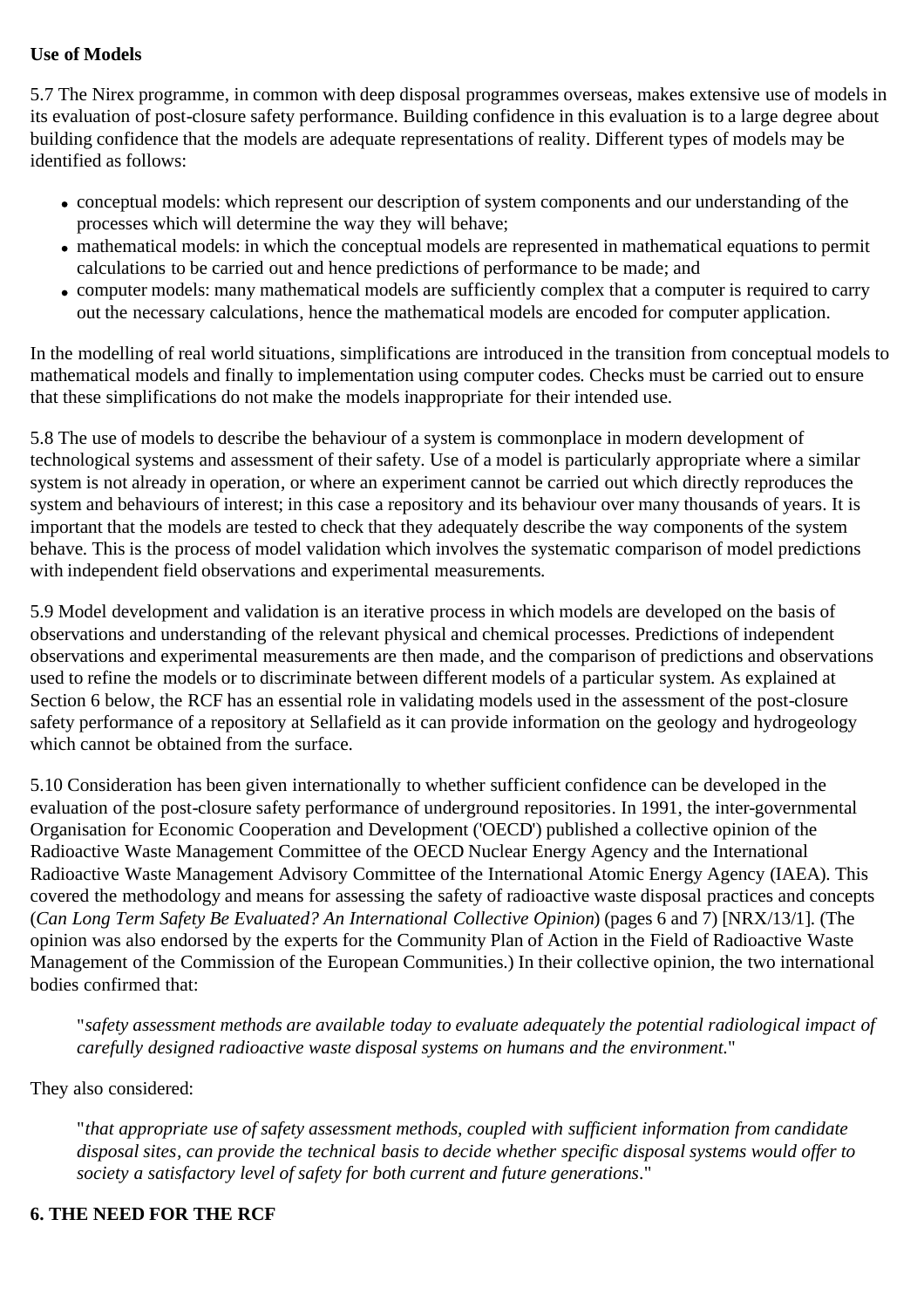## **Results So Far**

6.1 Results of the investigations to date show that the characteristics of the site are broadly as envisaged in 1989 when the site was selected for detailed geological studies, but that we now have a much more detailed picture of the site than then existed.

6.2 In particular, evaluation of the post-closure safety performance of a repository at Sellafield has provided a much improved understanding of the factors influencing performance. On the basis of that understanding, the following are identified as key factors in ensuring the safe disposal of radioactive waste:

- groundwater flow through the repository which is sufficiently low to enable the physical and chemical barriers to retain short-lived and most long-lived radionuclides; and
- sufficient subsequent dilution of those residual radionuclides that are released from the vaults in order to limit concentrations in groundwater reaching the surface.

6.3 Results so far from the Site Characterisation Programme indicate that the flow of groundwater through the potential repository host rock, the Borrowdale Volcanic Group ('BVG'), is low and flow is predominantly through networks of connected fractures, rather than the intact rock. As indicated in Dr Hooper's evidence (**PE/NRX/15**, para  $5.21$ ) models of flow currently predict a most probable value for flow of 140 m<sup>3</sup> per year through a repository located in the BVG.

6.4 In contrast to the low rates of flow in the BVG, the results of the Site Characterisation Programme indicate high flow towards the sea in the upper parts of the overlying sedimentary rocks. Any radionuclides dissolved in groundwater emerging from the BVG would therefore be diluted by much higher flow of water in the overlying rocks. As indicated in Dr Hooper's evidence (**PE/NRX/15**, para 5.32) current models predict a most probable value of dilution of around 2000 : 1 for those radionuclides which determine peak risks up to 1 million years after closure of the repository.

6.5 Dr Hooper's evidence presents a preliminary evaluation of the post-closure safety performance of a repository at Sellafield based on our understanding of site characteristics. He shows that, if the assumptions underlying the predicted flows and dilutions identified at 6.3 and 6.4 above were confirmed or shown to be unduly conservative by the RCF, and taking into account our current view of other factors influencing repository performance, a repository could be developed at Sellafield which would meet regulatory requirements.

## **Remaining Uncertainties**

6.6 Three key areas of uncertainty nevertheless remain which must be addressed before a decision can be made whether to propose development of a repository at Sellafield and to obtain regulatory approval to start disposal operations if a repository is constructed. The information needed to address these areas can only be gathered from the RCF. They are as follows:

- groundwater flow and radionuclide transport;
- natural and induced changes to the geological barrier; and
- design and construction of the repository.

6.7 The main purpose of the RCF is to provide information to address these uncertainties that cannot be obtained from surface-based investigations. In addition, it would provide information that can be collected more effectively from underground investigations than from the surface. For example, it is now considered that information on the spatial variability of the rock in the Potential Repository Zone ('PRZ'), previously planned to be acquired by drilling boreholes PRZ 6 to 10 (*Nirex Report 325)* (pages 12 and Figure 7) [NRX/13/2], can be gained more effectively by underground drilling from RCF galleries. This would avoid the need to create five new drilling pads.

#### Groundwater Flow and Radionuclide Transport

6.8 Models of groundwater flow through the PRZ and surrounding rocks used in the evaluation of post-closure safety performance are based on information generated by the Site Characterisation Programme. These models need descriptions to be developed of the networks of connected fractures thought to have lengths up to hundreds of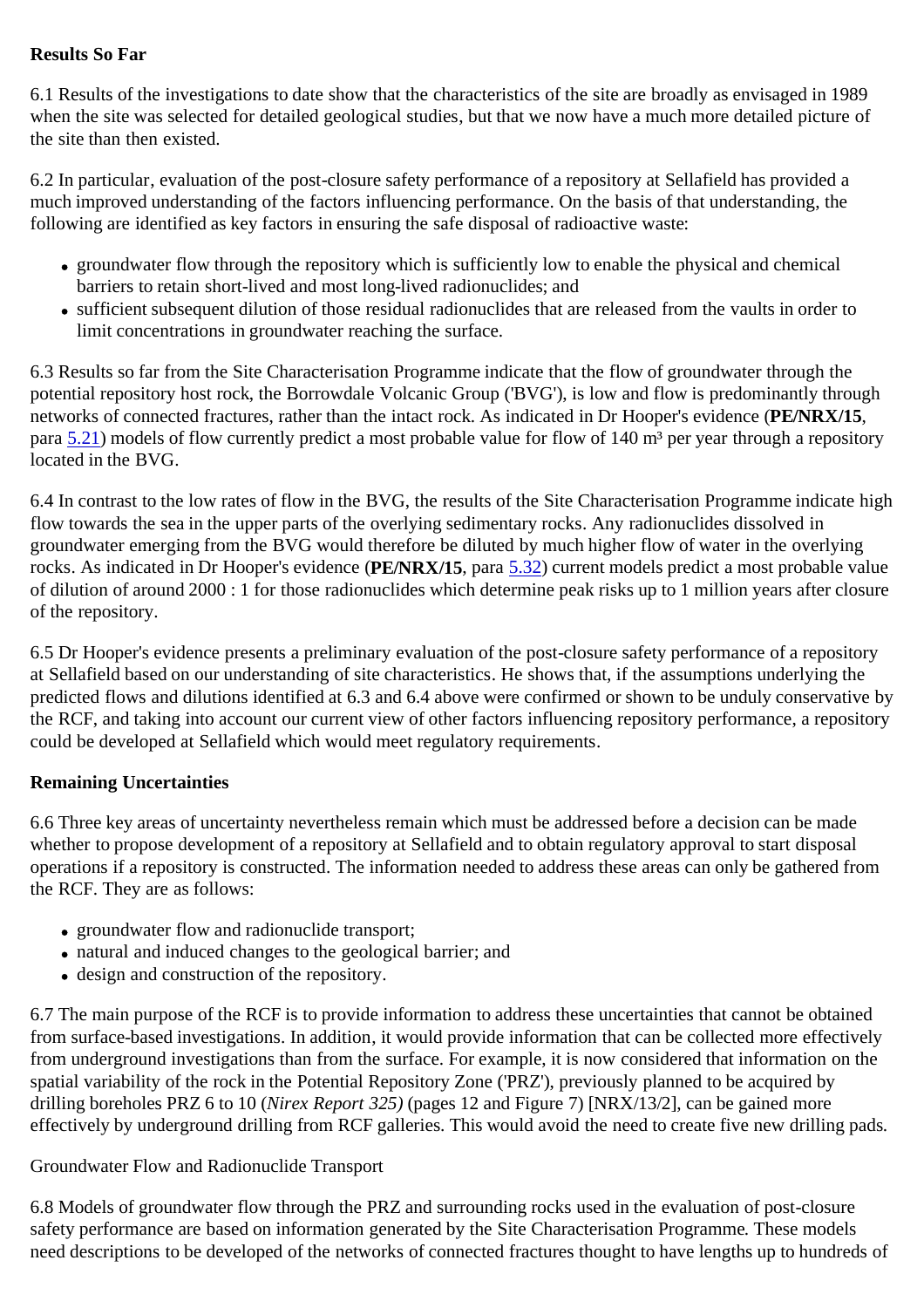metres, which control the flow. Such descriptions currently must be based on observations of fracturing and inflows in boreholes, with borehole cores typically 100 mm in diameter, augmented by remote sensing techniques such as seismic surveys, which give less precise information than direct observation, and hydraulic testing in the boreholes. Because of the limitations of these observations, important judgements have to be made to provide these descriptions.

6.9 In the preliminary evaluation of post-closure safety performance described in Dr Hooper's evidence (**PE/ NRX/15**, Section 5), such judgements were applied in arriving at a description of the networks of connected fractures considered to best represent the information available. However, given the limitations of available information, it was recognised that other descriptions implying significantly higher flows and lower dilutions, albeit improbable, could plausibly be developed. Dr Chaplow describes the information provided by the Site Characterisation Programme, subsequent to carrying out of this preliminary evaluation (**PE/NRX/14**, Sections 5 and 6) which has added to confidence that the site at Sellafield offers a stable setting able to perform the two key functions identified at paragraph 4.6 of this evidence. But neither this information, nor any which could be gathered from further surface-based investigations, overcomes these limitations.

6.10 We need to acquire information that will allow us to test our judgements on, and firm-up on our descriptions of, the networks of connected fractures in the BVG and overlying sedimentary rocks, in particular their lengths, widths, frequency and ability to allow water to flow. This will allow us to narrow the range of predictions of flow and dilution, and to apply models of groundwater flow and radionuclide transport with confidence across the PRZ and surrounding rocks.

6.11 The RCF will enable us to overcome limitations of surface-based investigations by providing direct access to a large volume of rock and by allowing us to investigate on lengthscales of tens and hundreds of metres the networks of connected fractures. We will also be able to make direct observations in three dimensions rather than in essentially one dimension in a borehole. The ways in which the RCF enables us to overcome the limitations are as follows:

- We can examine and test the network of connected fractures in detail where they are exposed on the walls of the shafts and galleries (for example 5 metre diameter shafts provide direct observations at 50 times the lengthscale of the 100 mm cores obtained from boreholes). We can observe continuity between shafts and drill out from the shafts and galleries to intersect and test networks of connected fractures at distances of tens and hundreds of metres from the shafts. As a result we can get much better information on lengths and orientations of fractures and their associations with particular geological features. We can observe directly how the individual fractures are connected to each other; and
- By observing the response of groundwater pressure and chemistry in the monitoring network to the sinking of the shafts, we get information on the ability of the networks of connected fractures to allow water to flow which can be related directly to the physical observations indicated above. Also we can drill out into the networks of connected fractures and carry out controlled experiments to test their transport properties.

Hence the extent to which judgements have to be made in describing the networks of connected fractures in the models is much reduced.

6.12 This new and different information will enable our models of groundwater flow to be tested by making predictions in advance of what we will observe and then comparing observation to predictions. In particular, the RCF will enable us to test the extent to which:

- the descriptions of the networks of connected fractures (for example, their lengths, frequency, widths and ability to allow water to flow) which form the basis for the models match the observations; and
- the models are able to predict the observed responses in the monitoring network.

6.13 This testing will lead to improved understanding of the groundwater system and to the refinement of models which can be used to make predictions with increased confidence across the PRZ and surrounding rocks. Also, the range of predicted flows and dilutions will be reduced by narrowing the ranges of parameters describing the networks of connected fractures in the models, and by eliminating models shown to be inconsistent with the data.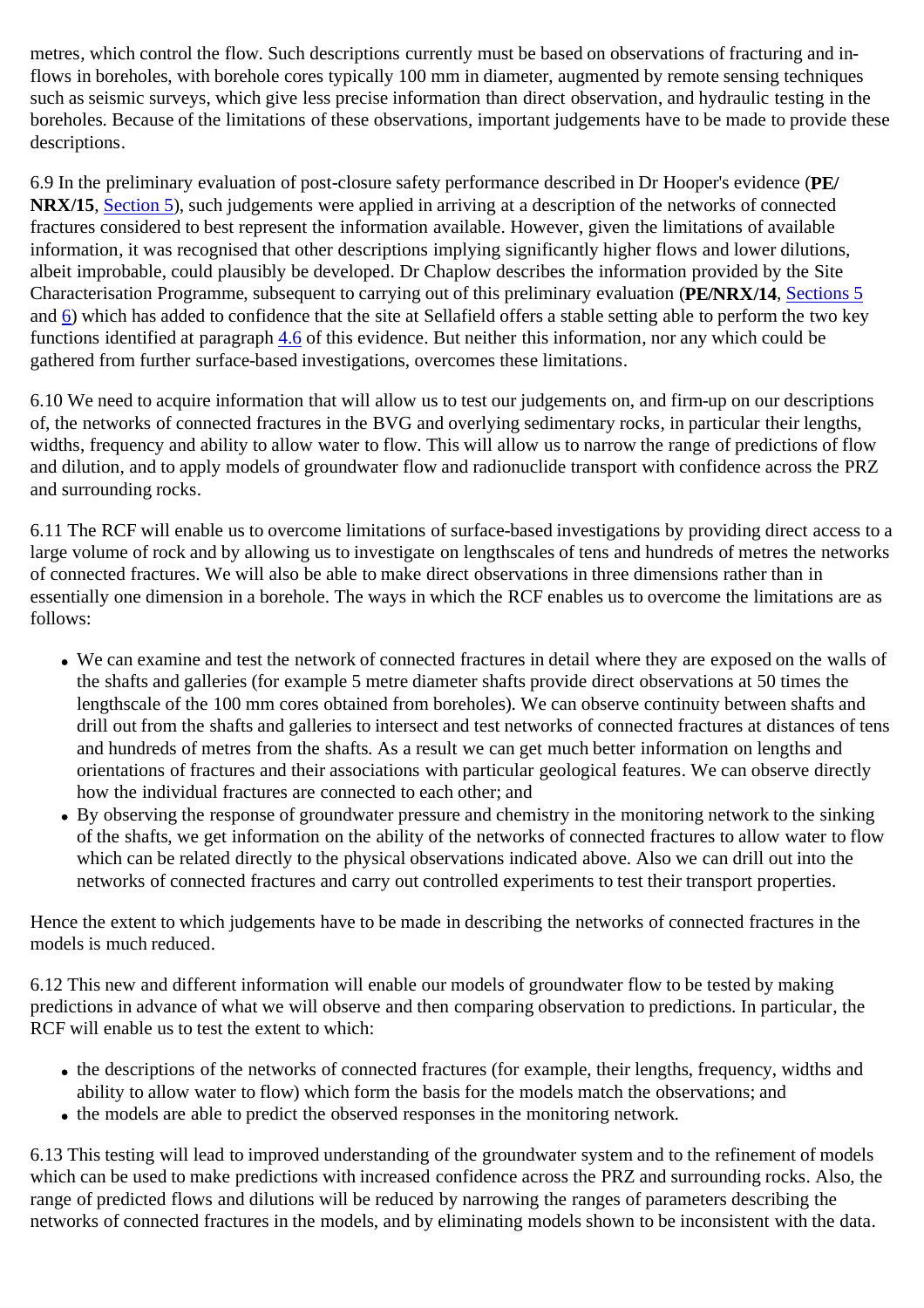Natural and Induced Changes to the Geological Barrier

6.14 The discussion above has concentrated on our view of the way the site currently behaves. It is important to be able to demonstrate that future changes, which may be natural or induced by repository construction, will not create new pathways that would result in unacceptable flows or cause damage to the engineered barriers of the repository that would significantly impair its ability to retain radioactivity.

6.15 Dr Chaplow's evidence (**PE/NRX/14**, Chapter 7) summarises the results so far on natural and induced changes. He indicates that work done to date to examine the past history of the site as a guide to geological conditions in the future has shown that Sellafield offers a stable geological setting. There is good evidence to indicate that the networks of connected fractures controlling flow in the BVG have persisted for millions of years. Further information is needed to confirm this is so. Also, on the basis of measurements in boreholes and on experience from other sites, we predict that excavation of the RCF or the repository should not create new pathways that would result in unacceptable flows. Information from the RCF programme, relating more closely to the lengthscales of repository construction, is needed to confirm this.

6.16 Our current estimates of the disturbance caused by excavation are based on measurements in boreholes, numerical modelling and on experience from other sites. However, it is not possible actually to measure from boreholes the response of the BVG rock at depth to an excavation of dimensions approaching those of a repository. We can measure this response directly as we construct the RCF shafts and galleries. We will be creating openings in the rock far closer to the dimensions of the repository vaults and drifts than in boreholes, the only 'excavations' into the BVG in the PRZ so far carried out. Our confidence in our estimates of changes induced by construction will therefore be substantially enhanced by construction of the RCF. Also the RCF will enable us to make direct observations of the fracturing, associated mineralisation and of the geochemistry of the rocks and groundwater which will enable us to firmup on our view of the history of changes in the rocks as a guide to potential future natural changes.

Design and Construction of the Repository

6.17 A further consequence of the uncertainties identified above, together with limitations of available information on the geotechnical characteristics of the rock, is that we are not yet able to take a firm view on the benefits to be gained from particular depths, locations, layouts and orientations of a repository within the PRZ, because we need further information on the extent to which varying these factors matters in terms of repository performance.

6.18 In order to take decisions on the depth, location, layout and orientation of the repository in the PRZ, we need to establish how groundwater flow and dilution, and the geotechnical properties of the rock, would vary with these parameters. By enabling us to develop a much firmer view of the nature of networks of connected fractures, and their relationships to the geology, and by enabling us to measure how the geotechnical properties of the rock vary with depth and location, the RCF will provide us with a firm basis for design optimisation.

## **Forward Programme**

6.19 It is noted that the Government expects (*the 1995 White Paper*, para 62) [GOV/208] that for major projects:

- developers will make early application for disposal authorisations, at about the same time that they seek full planning permission for the project, although it would be determined separately; and
- if the regulators are content, the authorisations could be granted containing conditions which if met at specified stages should lead to approval to start operations in due course when the plant is built and commissioned.

On these and other matters the White Paper says (para 62) that further guidance will be given in the revised and updated version of *Radioactive Substances Act 1960: a guide to the administration of the Act.*

6.20 In the *HMIP Consultation Document* [GOV/307] the Inspectorates referred to a "*staged application procedure, agreed with the developer,* [which] *could facilitate the timely resolution of an application*" for an authorisation to dispose of waste (para 4.1), but (para 4.2):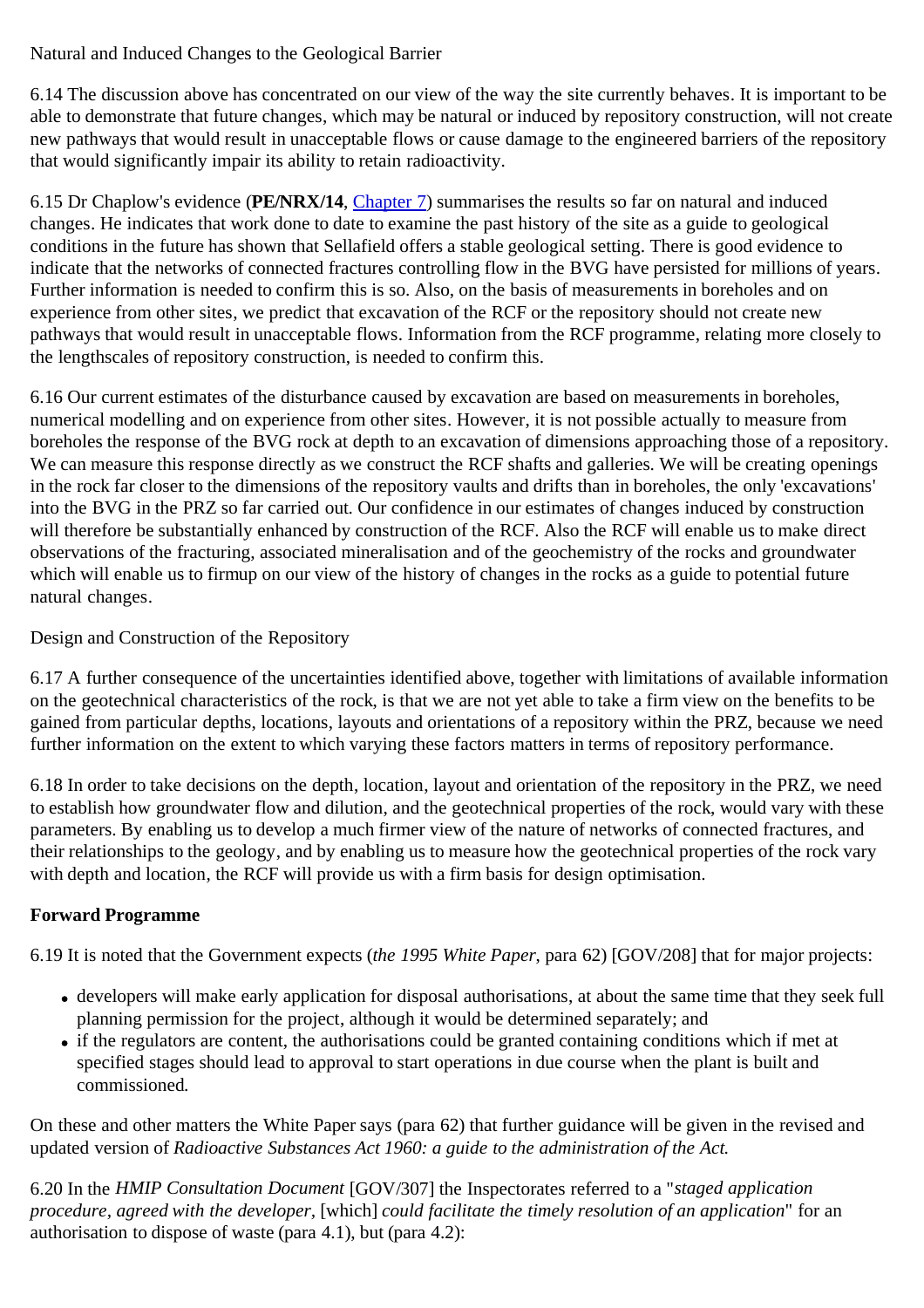"...*envisaged that the Inspectorates will not be in a position to make final recommendations in relation to such authorisations until the relevant workings have been excavated and geological investigation has confirmed their suitability. Thus, the formal issue of authorisation will be the culmination of a progressive and extensive process beginning with informal discussions between the developer and the Inspectorates.*"

Whether or not an application for an authorisation, staged or otherwise, is made at about the same time as a planning application for a repository, the *Draft Guidance* refers to the possibility that the Inspectorates would be consulted by the planning authority on the planning application, and gives notice of the Inspectorates' intention (para 4.3) to

"...*comment on whether or not there appears to be any impediment, in the light of the information available to them at the time of being consulted, to the eventual authorisation of disposal of waste of the categories and quantities intended.*"

6.21 Nirex's working assumption is therefore that for present purposes two key decision points can be identified in the development of a repository as follows:

- a decision by Nirex to propose development of a repository, which will lead to an application for planning permission to develop the repository and possibly, at about the same time, to an application for authorisation under RSA 93; and
- a decision by the regulatory authorities, after completion of repository construction and commissioning, to approve the start of disposal operations.

6.22 A decision by the Company to propose development of the repository must be made on the basis of confidence that approval of disposal of wastes would be given by the regulatory authorities. In the light of the above statements of Government policy, and draft Guidance by the Regulators, Nirex's working assumption is that it will prepare assessments of the post-closure safety performance of the repository for each of these decision points. That prepared for the first decision point will necessarily be preliminary and will be filled out and finalised to enable the regulatory authorities to take a decision on approval of the start of disposal operations.

6.23 Hence, in respect of the three key areas of uncertainty to be addressed by the RCF, the Company considers that the following position needs to have been achieved before a decision could be taken to propose development of a repository:

- We need to be confident about our ability to predict groundwater flow and dilution: this confidence will be derived from the underpinning of our predictions by information from the RCF. Our predictions will also need to demonstrate values of groundwater flow and dilution consistent with meeting regulatory requirements for individual risk and an acceptable safety case;
- We need to have established that neither construction of the repository, nor future naturally induced changes, would result in new pathways for water flow which would significantly impair repository performance; and
- A firm basis for the optimisation of repository depth, location, layout and orientation should be established. Decisions would have been taken on these parameters, albeit allowing for finalisation of details in the light of continuing investigations underground, and information obtained during repository construction.

6.24 The safety assessment prepared for the first decision point will need to address all the factors influencing the post-closure safety performance of the repository, and will also identify specific remaining uncertainties and the steps to be taken to resolve them. In parallel with the RCF, work will continue in other areas of the Nirex Science Programme to develop this safety assessment.

6.25 The RCF project is to be carried out in three phases; the first being the construction of the shafts and connecting galleries and the second and third being the construction and extension of galleries at depth in the BVG. Two shafts are to be constructed, providing two separate exits to the surface, to meet the safety requirements of the Mines (Safety of Exits) Regulations 1988 for personnel working underground in Phase 2 and Phase 3. Scientific investigations will be concentrated in the South Shaft with more limited investigations in the North Shaft.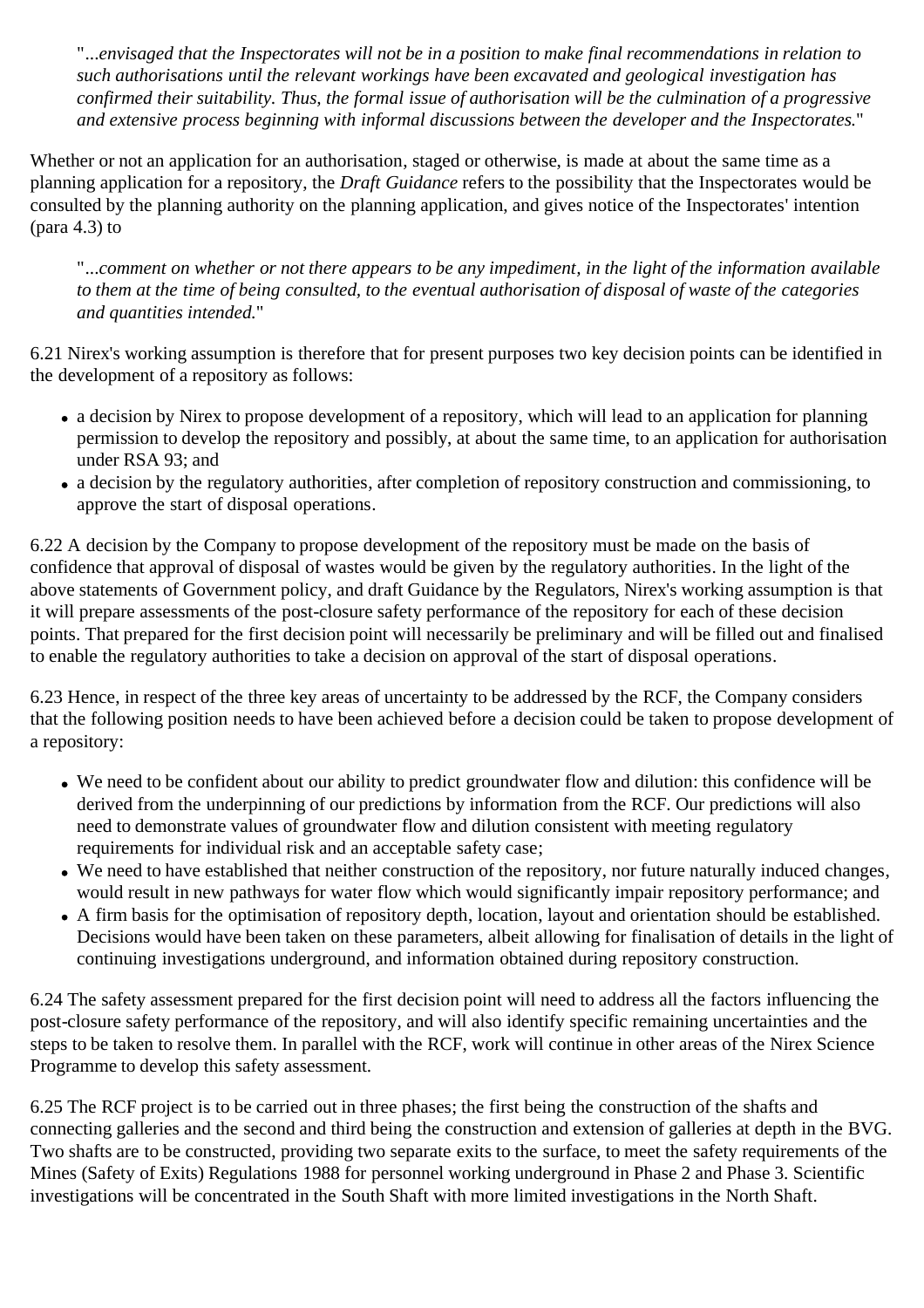6.26 The first phase, being the first opportunity to carry out tests in situ and at lengthscales close to those of the repository, should provide an important step forward in our understanding and confidence in respect of key remaining issues. The shaft sinking phase is identified in *Review of Data Requirements for Groundwater Flow and Solute Transport Modelling and the Ability of Site Investigation Methods to Meet These Requirements* (Section 3.6.1, Page 116) [GOV/610] as playing a major part in the process of model validation, allowing a large quantity of data to be collected on the rock mass and the first opportunity to test the groundwater flow models on a large scale. It is expected, therefore, that the four year scientific programme associated with Phase 1 could put the Company in a position to take a decision on whether to propose repository development.

6.27 However, as with any scientific investigations, progress cannot be planned with precision. Results from Phase 1 of the RCF could be inconclusive and provide insufficient confidence to extrapolate models across the PRZ. In this case, it would be necessary to carry out further investigations over more of the PRZ using the galleries planned for Phase 2, and possibly Phase 3, before a decision on repository development is made. A flexible approach is needed in planning the design of Phase 2 and Phase 3 galleries so that they could permit access to specific features of the rock, as necessary, to address specific uncertainties which may remain in the future.

6.28 The Company is planning on the basis that if it has judged the site suitable and it decides to make a planning application at Sellafield, three years will elapse between the making of the application and the granting of planning permission. If a decision is made to propose development of a repository at the end of Phase 1 of the RCF, then work would need to continue in the RCF during this period. This further work in Phase 2 and Phase 3 would address remaining uncertainties, probably within the framework of a plan, agreed with the regulatory authorities, for the progressive supply of information leading to a decision by the regulatory authorities on approval to start disposal of wastes in the repository following its construction and commissioning: see *HMIP Consultation Document* (paras 4.1 and 4.2, page 11) [GOV/307].

6.29 Much of this test work planned for Phase 2 and Phase 3 would need to be carried out before commencement of repository construction activity in the BVG which would disturb the rock in the PRZ and consequently prevent good quality data being acquired, particularly in respect of groundwater flow and radionuclide transport. It is also planned that activities would be carried out in Phase 2 and Phase 3 of the RCF, prior to repository construction activities in the BVG, to confirm the characteristics of the rock at the proposed location of the repository and so enable finalisation of detailed design, in particular the layout of repository vaults.

6.30 If there were to be a hiatus in RCF activities while the repository planning application were being determined, commencement of repository construction activities in the BVG would be delayed by several years following grant of planning permission for the repository. The delay would be increased by around three years if just one shaft had been constructed in Phase 1, as the second shaft would have to be completed before the test work and preconstruction investigations could be commenced in Phase 2 galleries. Such delays would conflict with Government policy (*The 1995 White Paper*)(para 177, page 45) [GOV/208] on the repository which is that:

## "*...once a suitable site had been found, it should be constructed as soon as reasonably practicable.*"

6.31 Smooth continuation from Phase 1 into Phases 2 and 3 would also enable the Company to maintain the expertise developed by the teams of scientists working on the project.

## **7. RESPONSES TO NIREX'S PLANS FOR THE RCF**

7.1. The need for the RCF in Nirex's programme to evaluate the suitability of the site at Sellafield has been recognised by the RWMAC, the Royal Society Study Group set up to review the Nirex Science Programme, and the Nirex Review Panel.

7.2 The RWMAC is the independent body that advises the Secretaries of State for the Environment, Scotland and Wales, on civil radioactive waste management issues. The terms of reference of the Committee are (*RWMAC Fourteenth Annual Report)* (page 44) [GOV/406]:

"*To advise the Secretaries of State for the Environment, Scotland and Wales on the technical and environmental implications of major issues concerning the development and implementation of an overall*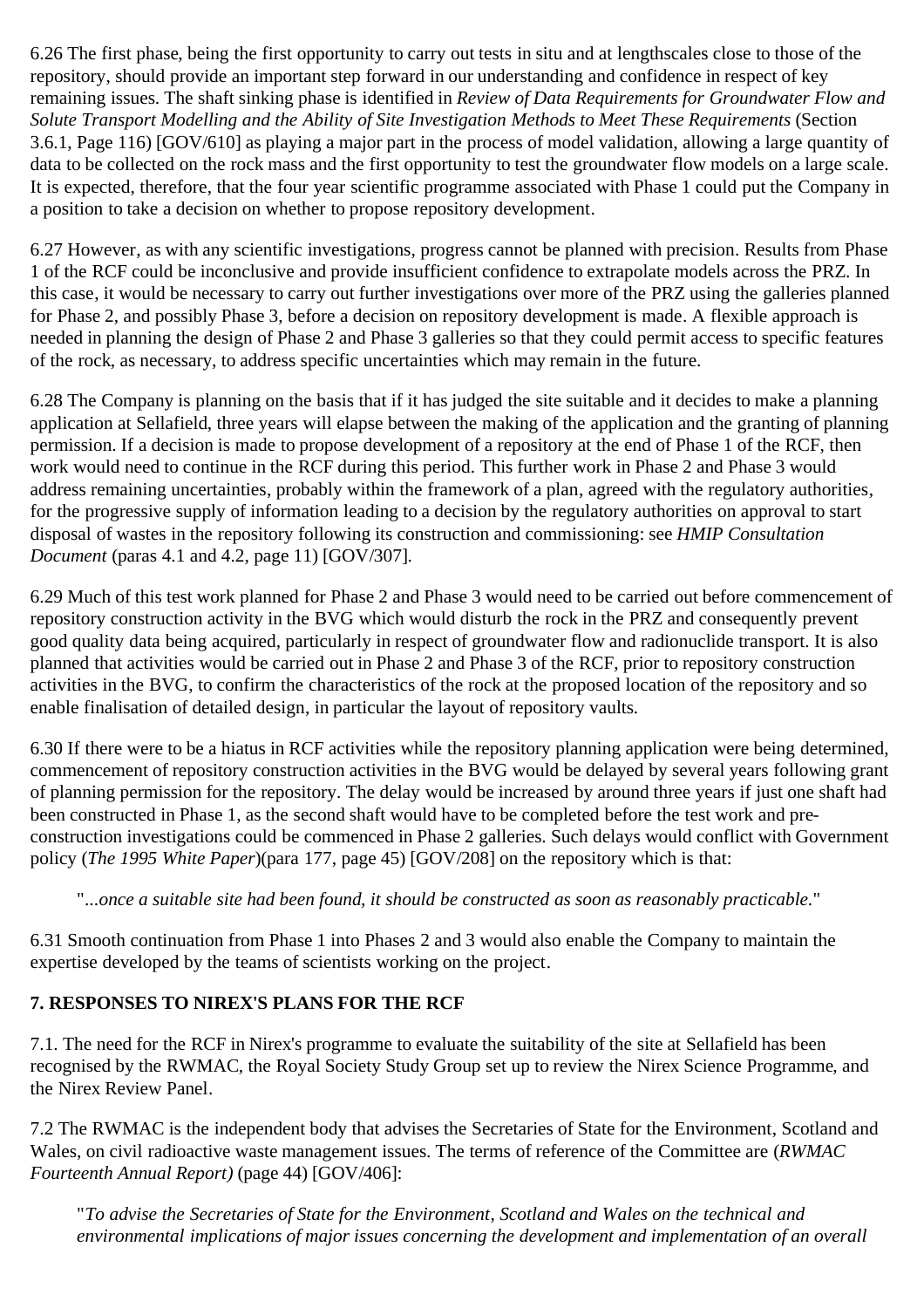*policy for all aspects of the management of civil radioactive waste, including research and development; and on any such matters referred to it by the Secretaries of State.*"

7.3 In its response to Nirex's decision to bring forward plans for the RCF (*Response by the RWMAC : UK Nirex Ltd's Consultative Document on a Rock Characterisation Facility*) (para 16, page 6) [GOV/408], RWMAC indicated:

"*At the meeting on 2 October* [1992] *the RWMAC welcomed these proposals, which have followed on from Nirex's decision of June 1992, particularly in the light of the realistic approach now being adopted to the ordering of the progressive collection and analysis of geological and hydrogeological information essential to the robust assessment of the safety case.*"

The same report in describing the conclusions of a RWMAC Study Group visit to investigations in the United States and Canada in 1992, states (para 18, pages 6 and 7):

"*Those present on the visit returned convinced as to the necessity for underground access to the site of a deep waste repository ahead of the approval being sought for the construction of the repository.*"

7.4 In its *Thirteenth Annual Report* published in May 1993 (paras 4.27 and 4.28, page 17) [GOV/405] the RWMAC commented on Nirex's decision to propose development of the RCF as a free-standing phase as follows:

"*4.27 The RWMAC welcomes these proposals to develop an underground RCF in order to establish the suitability, or otherwise, of the Sellafield site with sufficient confidence, before committing to a planning application for the repository, and also to adopt some of the principles of a 'two-staged inquiry'. In the Committee's Eleventh Report, published in 1990, we expressed the view that one option for the way forward in the planning process could involve a first stage inquiry for a deep shaft and underground exploration prior to the submission of a full planning application for the deep repository. Nirex's plans are now very much in line with the views expressed previously by the RWMAC.*

*4.28 The RWMAC has visited a number of underground research laboratories for radioactive waste management studies in different countries and support the need for underground access to the site of a deep waste repository ahead of approval being sought for the construction of that repository.*"

7.5 In its *Fifteenth Annual Report* published in May 1995, the RWMAC stated (para 4.11, page 14) [GOV/407]:

"*The RWMAC is of the view that Nirex correctly justifies the RCF as an integral, necessary part of the overall science programme required to establish the post-closure safety case for the repository ahead of construction. The scope and timescale of the investigations planned are appropriate to the status of the Sellafield project.*"

7.6 The Royal Society Study Group was formed following an approach by Nirex in 1993 to the Royal Society with an invitation to assemble an independent expert group to consider and comment upon the basis and methodology for the scientific evaluation of the long-term performance of an underground repository for radioactive waste. Study costs were reimbursed by Nirex, but the study was undertaken so as to ensure independence and full control by the Royal Society. The Study Group report published in November 1994 concluded (*The Royal Society November 1994*) (Section 1.6, pages 6 and 7) [COR/605]:

"*The RCF is an essential component of the Nirex programme. Its construction should begin as soon as is practicable, bearing in mind the need to complete some site characterisation studies in advance of the disturbance to the hydrogeological regime that building the RCF will cause. International experience shows that the RCF will need to operate for several years in order to make a substantial contribution to PCPA's and this is a further reason why we think the target date of 1998/9 is too early.*"

7.7 The Royal Society Study Group also identified the major problems of characterisation and validation to which the RCF will be able to contribute as follows (*The Royal Society November 1994*) (Section 6.6, page 108) [COR/605]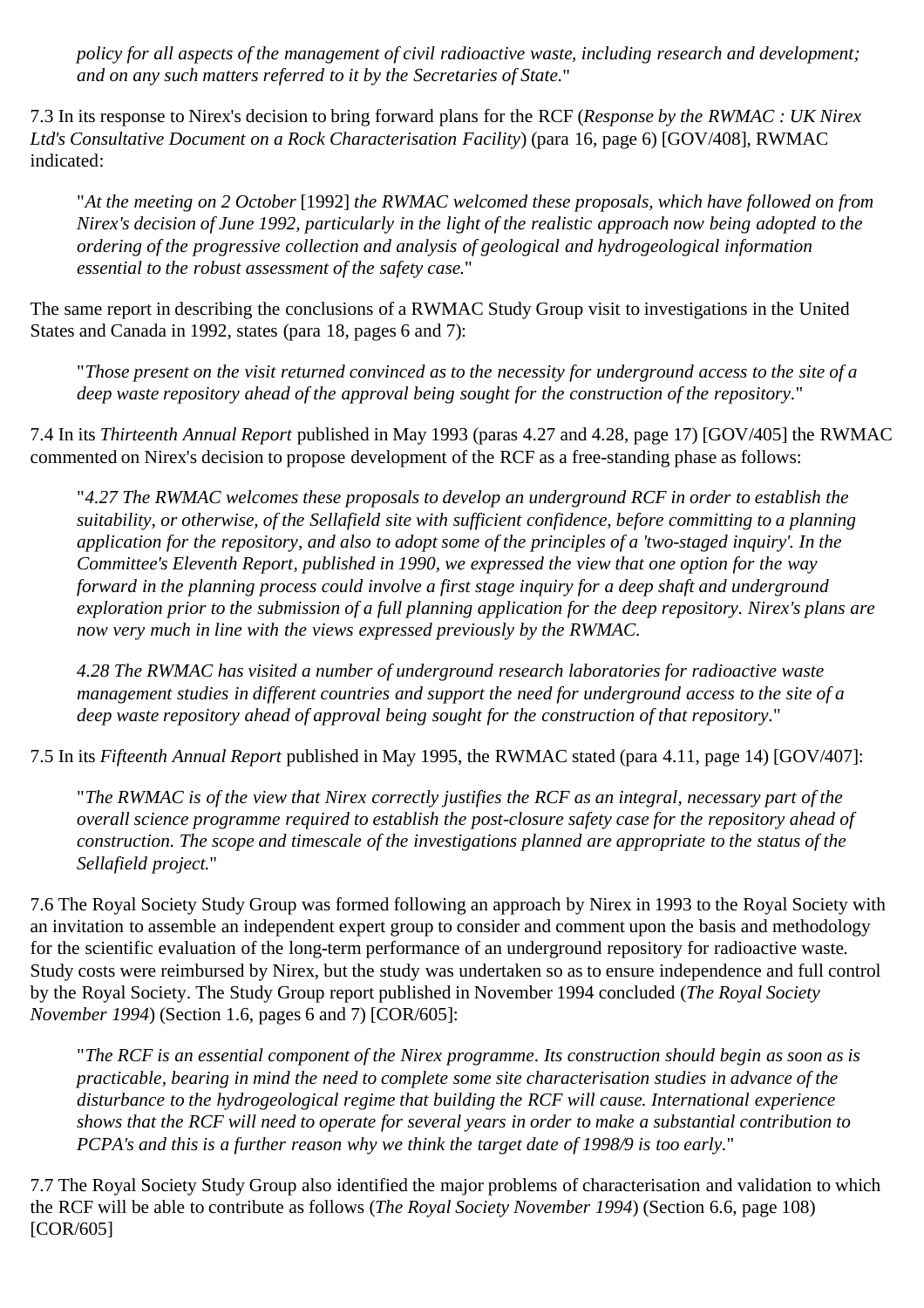"*- establishing the geometry of rock fractures;*

*- relating the pattern of conductive features to the overall fracture geometry;*

*- establishing the seismic properties of the rocks in relation to other physical properties and to conductivity, in order to provide a basis for interpretation of seismic results outwith the area of the RCF;*

*- permitting direct measurements of rock stress to be made and relating it to fracture apertures and flow;*

*- permitting precise and uncontaminated water sampling to be undertaken for palaeohydrogeological investigations;*

*- permitting tracer tests at various scales to assist in determining parameters for groundwater flow and radionuclide transport modelling.*"

The same section of the report added:

"*In addition the RCF can contribute to the assessment of the possible side effects of repository construction on the host rock.*"

7.8 The Nirex Review Panel comprises Professors Coward, Lloyd, O'Nions and Sparks and was set up in 1993 to provide independent advice on the appropriate strategy and approach for geological characterisation of Sellafield, to review geological and hydrogeological reports prior to publication and to provide ad hoc specialist advice. In their annual report for 1994 published in February 1995 (*The Nirex Review Panel Annual Report 1994*) (Section 3.2, page 6) [COR/516] they conclude:

"*The major issues identified above and other detailed aspects of fluid flow through fractured media cannot be adequately addressed through observations made only at the surface or from boreholes. For these reasons the Panel has held the view from its inception that at some stage a RCF will be required. Without such a facility it will be impossible to make a sound safety case.*

*The Panel is encouraged to note that the Royal Society Study Group has endorsed the view that Nirex should proceed with the construction of the RCF. The Panel considers that the present understanding of the Sellafield site is sufficiently encouraging to justify a major continuation of the site characterisation programme to include the construction of a rock characterisation facility. We concur therefore with the Royal Society Study Group in endorsing the Nirex strategy in this regard.*"

7.9 Environmental Resources Management ('ERM'), who are advisers to Cumbria County Council, have expressed some reservations about Nirex's proposals for the RCF, particularly in respect of its timing (*Boreholes and Rock Laboratories to Demonstrate a Safety Case : Response to the October 1992 Rock Characterisation Facility Consultative Document (Nirex Report 327) - Interim Technical Report ITA/7*) (Executive Summary pages (i) to (v)) [COR/608]. However, in the same document they express views which are broadly in line with those of Nirex on the need for, and role of, a RCF. Thus in the Executive Summary at pages (ii) and (iii):

"*The regional borehole programme also has certain limitations. These are due mainly to the fact that investigations are confined to one dimension. Even with 20 deep regional boreholes, there are questions about scale and three-dimensional behaviour of the rock volume that cannot be answered satisfactorily. Nirex have submitted applications for various RCF and monitoring boreholes (known as RCM and Potential Repository Zone or PRZ boreholes) as a precursor stage to the RCF proper.*

*The term URL covers many different kinds of in-situ research and site characterisation facilities. The UK Nirex Ltd Rock Characterisation Facility (RCF) is, in essence, a site-specific URL, designed to investigate the Sellafield geology and hydrogeology. URLs can provide access to the deep geological environment, complementing the surface drilling and investigation programme. They enable in-situ research and characterisation to take place by allowing three-dimensional, larger volume rock analysis. The physicochemical conditions in URLs are generally intended to be similar to those expected in an actual repository.*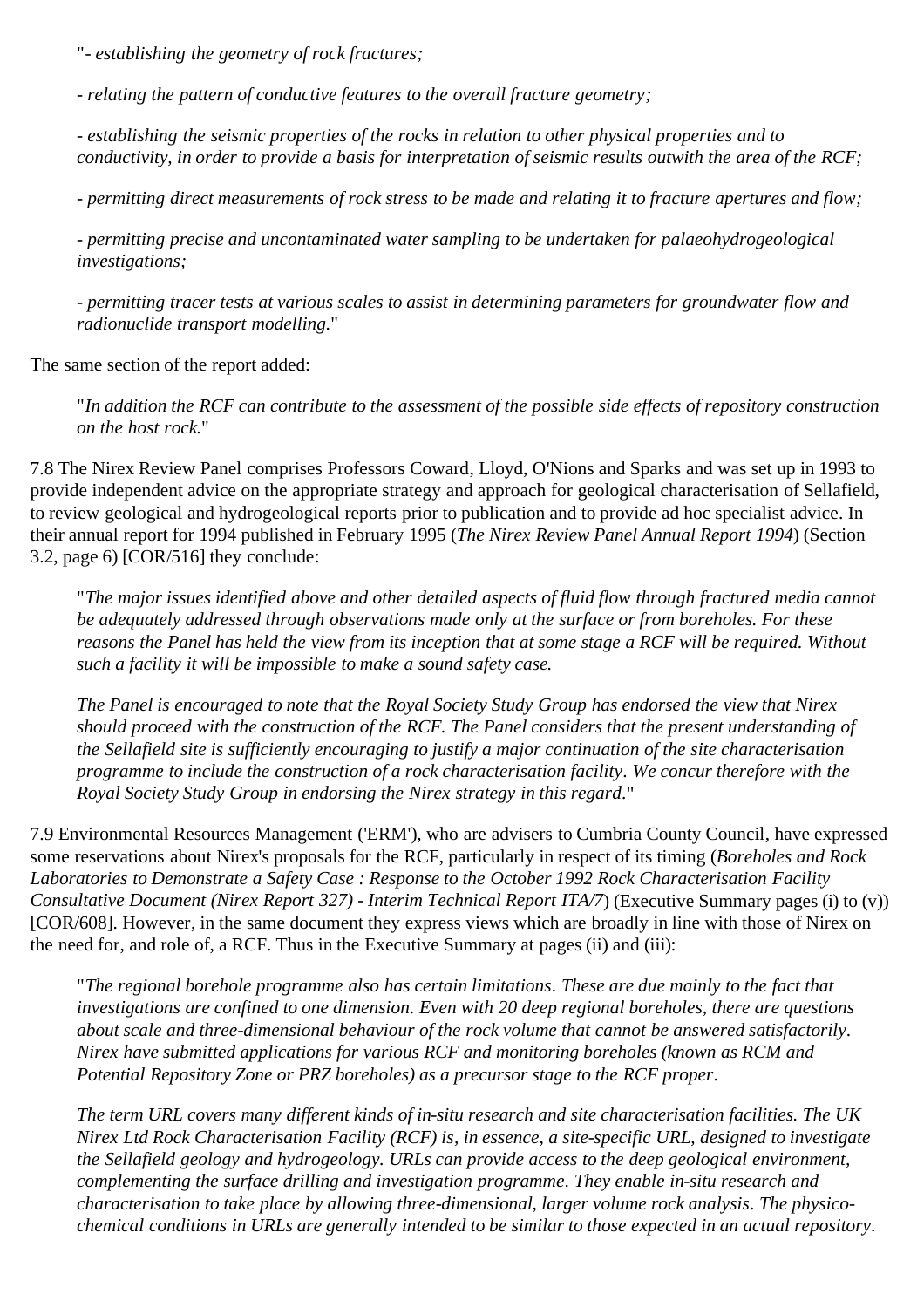*There are two overall reasons for building URLs:*

*- URLs provide data to support models and performance assessment of repositories and enable validation of those models and performance assessments. Research in a URL is particularly valuable in developing and demonstrating the methods, techniques and instrumentation involved in site characterisation;*

*- URLs can be used to assess the feasibility of the construction methods, operational details and final closure of a future repository.*

*It is now generally accepted that the proper assessment of a site for the long-term disposal of radioactive waste needs to include a stage of underground experimentation and validation, in the form of some facility resembling a URL.*"

#### And at Section 4.4.5, page 43:

"*The biggest advantage of a RCF over the surface investigations is the access it will give to large volumes of rock in three dimensions. Scale is very important in rock studies. Experiments on the BVG rock to date have either been on small cored samples or on weathered outcrops in the Lake District further to the east. The RCF will enable Nirex to examine and experiment on large volumes of rock under conditions that are as close as possible to those in the repository. The opportunity of being able to work in three dimensions is also very valuable. Although cross-borehole tests from the surface can give much useful hydrogeological information, the amount of data is limited. (Note that Nirex have not yet exploited the full potential for cross-borehole experiments in their current borehole programme.)*

*From Nirex's point of view, an important aspect of the RCF is that a large number of investigations can take place simultaneously under the same roof. Deep regional boreholes only allow step-by-step testing, requiring long time-scales to complete a whole programme. There is also a whole range of tests that cannot be carried out from the surface - rock stress monitoring is just one example.*

*While the proposed Nirex RCF will provide access to a large underground volume from a relatively small surface area, additional environmental impacts in the form of monitoring boreholes will accompany the RCF proposal. There would also be extended use for monitoring in some or all of the existing regional boreholes.*"

## **8. PROGRAMMES IN OTHER COUNTRIES**

8.1 While the nature of wastes, repository concepts and host rocks being investigated vary between countries planning to develop a deep repository for radioactive wastes, they all have in common a planned stage of underground investigations in order to establish firmly the suitability of a site. Additionally, some of these countries, for example Canada, Sweden and Switzerland, have developed underground laboratories whose purpose is not to investigate the suitability of a candidate repository site, but to develop the techniques and methodologies for underground site investigations. Nirex participates in, or has links with, research programmes of these 'generic' underground laboratories. Planned programmes in other countries are outlined in Table 8.1.

8.2 Inevitably, there are significant differences between the plans of different countries and between their regulatory and legal frameworks. However, a number of general conclusions may be drawn as follows:

- as in the UK, the programmes planned to establish the suitability of sites in other countries comprise surfacebased investigations followed by a stage of underground investigations conducted from excavations made for the purpose;
- a stage of underground investigations is, in each country, a precursor to a decision on whether to propose development of a repository, and is generally a distinct and separate stage from repository construction; and
- the durations of surface-based and underground investigations planned for Sellafield lie within the range of plans in other countries.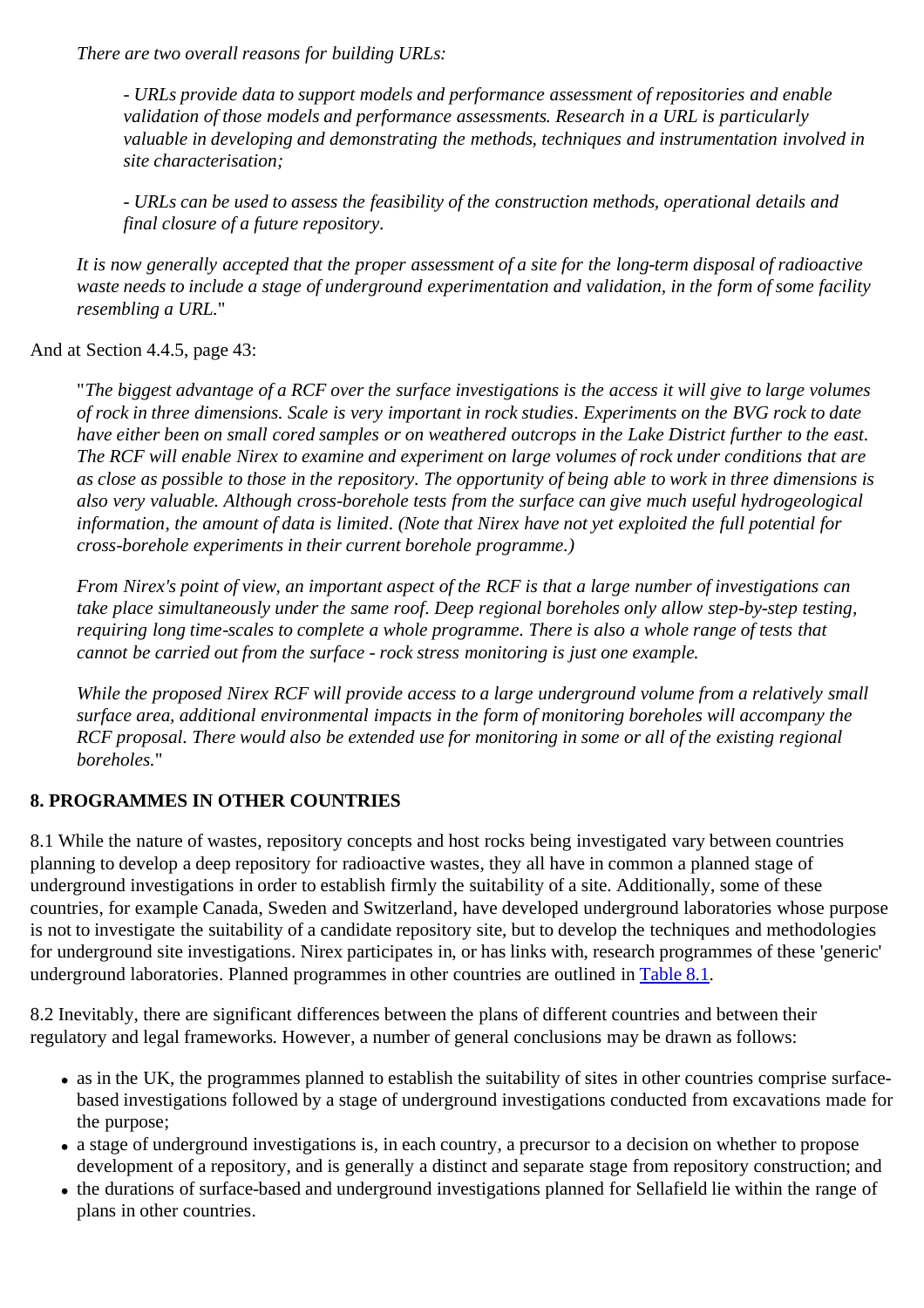8.3 It is therefore concluded that the proposal to carry out a stage of underground investigations in an RCF at Sellafield prior to a decision on whether to propose development of a repository is consistent with general practice internationally. Mr Folger's evidence (**PE/NRX/12**, Sections 6 and 7) has already explained how the Nirex approach to site selection and site investigations, including the RCF, is consistent with IAEA recommendations for a site selection process which culminates in a siting decision following a site confirmation stage.

## **9. REFERENCES**

### COR/504

UK Nirex Ltd, Report 327. A Rock Characterisation Facility Consultative Document, 1992.

### COR/516

Nirex Review Panel Annual Report 1994, December 1994.

### COR/605

The Royal Society, Disposal of Radioactive Wastes in Deep Repositories, November 1994.

### COR/608

Environmental Resources Ltd (ERL), Boreholes and Rock Laboratories to Demonstrate a Safety Case : Response to the October 1992 Rock Characterisation Facility Consultative Document (Nirex Report 327) - Interim Technical Report ITA/7. December 1992.

#### GOV/208

Review of Radioactive Waste Management Policy, Final Conclusions, Cm 2919, 1995.

### GOV/302

DOE, Disposal Facilities on Land for Low and Intermediate Level Radioactive Wastes - Principles for the Protection of the Human Environment, 1984.

#### GOV/307

HMIP, Radioactive Substances Act 1993 - Disposal Facilities on Land for Low and Intermediate Level Radioactive Wastes: Guidance on the Requirements for Authorisation - Consultation Document, August 1994.

#### GOV/405

The Radioactive Waste Management Advisory Committee, Thirteenth Annual Report, HMSO, 1993.

#### GOV/406

The Radioactive Waste Management Advisory Committee, Fourteenth Annual Report, HMSO, June 1994.

#### GOV/407

The Radioactive Waste Management Advisory Committee, Fifteenth Annual Report, HMSO, June 1995.

#### GOV/408

The Radioactive Waste Management Advisory Committee, Response by the RWMAC: UK Nirex Ltd's Consultative Document on a Rock Characterisation Facility. HMSO, February 1993.

#### GOV/610

Review of Data Requirements for Groundwater Flow and Solute Transport Modelling and the Ability of Site Investigation Methods to Meet These Requirement, McEwen, T. J., Chapman, N. A., and Robinson, P.C., DOE/ HMIP/RR/90.095, DOE 1990.

#### NRX/13/1

Can Long Term Safety Be Evaluated? An International Collective Opinion, OECD, 1991.

## NRX/13/2

Nirex Report 325 November 1992, Environmental Report to accompany the application for Planning Consent for temporary engineering works - drilling of eight deep boreholes at Longlands Farm, Gosforth, and Potential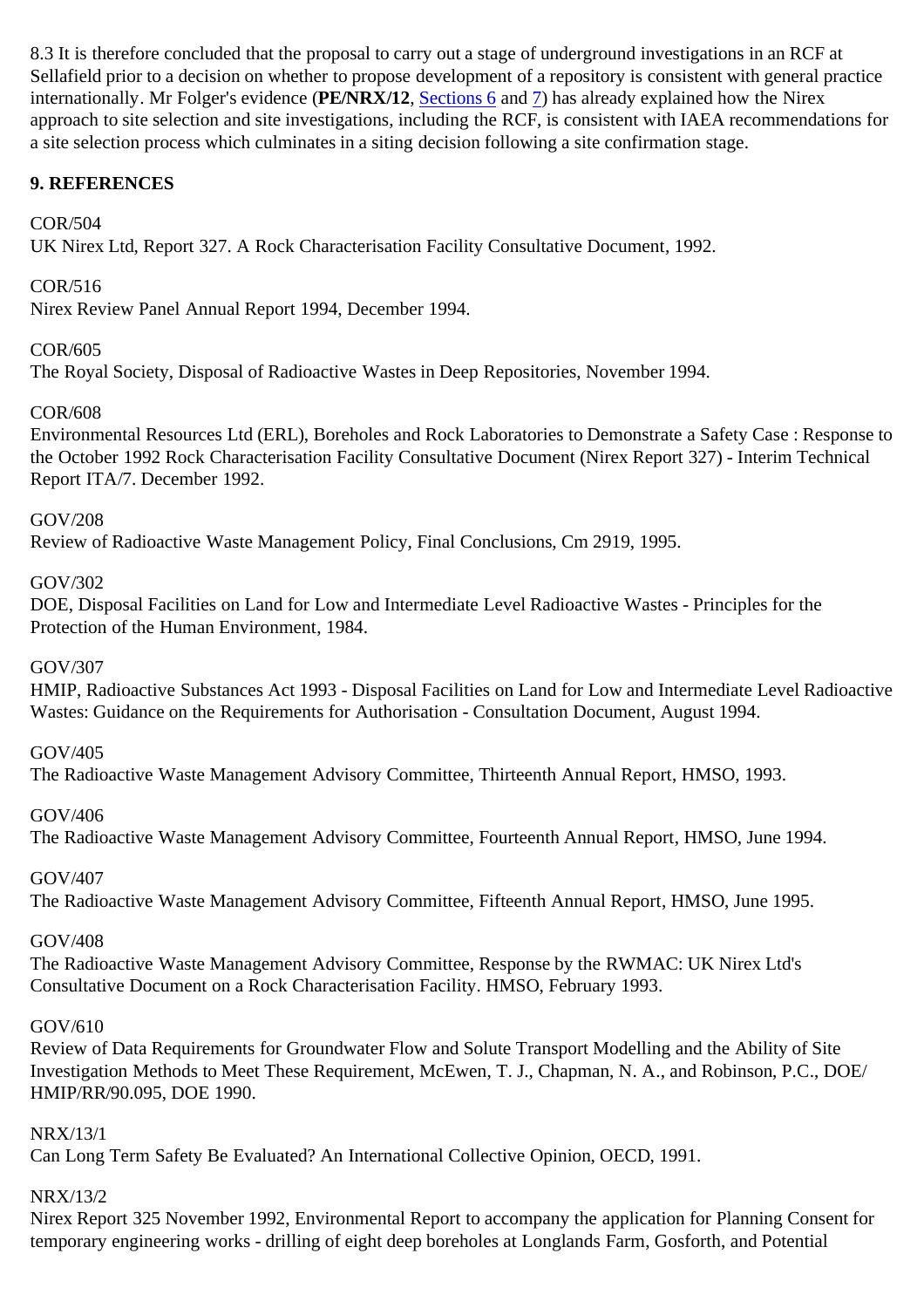Repository Zone Boreholes, in preparation for the Rock Characterisation Facility.

## **TABLE 8.1: DEEP REPOSITORY PROGRAMMES IN OTHER COUNTRIES**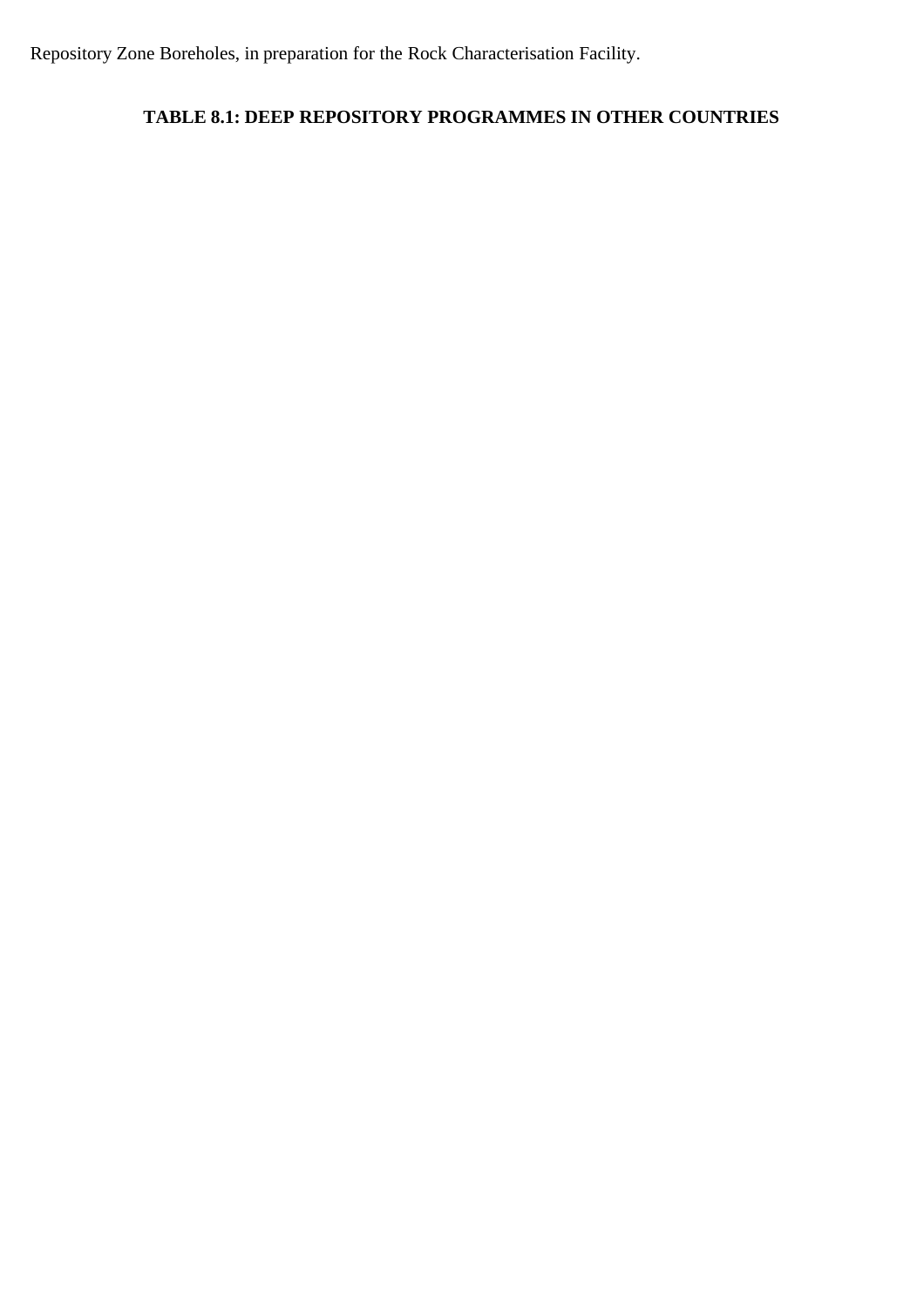| Belgium     | It is planned that a repository for high-level waste will be located in the Boom clay and an<br>underground laboratory in that formation at MolDessel has been in operation since 1983.<br>Detailed studies for a deep repository are planned to commence in 2015 with repository<br>construction around five years later.                                                                                                                                                                                                                                                                                                                                                                                                                                             |
|-------------|------------------------------------------------------------------------------------------------------------------------------------------------------------------------------------------------------------------------------------------------------------------------------------------------------------------------------------------------------------------------------------------------------------------------------------------------------------------------------------------------------------------------------------------------------------------------------------------------------------------------------------------------------------------------------------------------------------------------------------------------------------------------|
| Canada      | Detailed site characterisation at the lead candidate site (yet to be chosen) is planned to take 12<br>years, followed by a stage of underground investigations complemented by further surface<br>investigations taking a further seven years. A decision to apply for regulatory approval for<br>repository construction would follow that stage of underground investigation.                                                                                                                                                                                                                                                                                                                                                                                        |
| Finland     | Detailed characterisation of three candidate sites commenced in 1993 following preliminary<br>investigations at five sites. A decision to select one site for a stage of underground<br>investigations is planned for the year 2000, eight years after the commencement of detailed<br>site characterisation. An underground laboratory is planned to operate over a seven year<br>period between 2003 and 2010 leading to a decision on whether to apply for a construction<br>licence for the repository in 2010, 18 years after commencement of detailed site<br>characterisation.                                                                                                                                                                                  |
| France      | Three potential sites are being investigated for a deep repository. Detailed surface-based<br>characterisation began in 1994 and, by way of example, at one site it has comprised 15<br>boreholes at least 300m deep complemented by geophysical studies. It is planned to<br>commence construction of rock characterisation facilities on at least two of the sites in 1996,<br>i.e. two years after commencement of detailed surface-based characterisation. A decision on<br>whether to propose a repository at one of the sites is planned for 2006. This decision would<br>therefore be made some 12 years after commencement of detailed site characterisation.                                                                                                  |
| Germany     | Detailed surface-based characterisation of a salt dome at Gorleben was carried out over a six<br>year period between 1979 and 1985. These surface-based investigations comprised four deep<br>boreholes, 44 shallower boreholes and geophysical surveys. Excavations to enable<br>underground investigations to be undertaken commenced in 1986, some seven years after<br>commencement of detailed site investigation. If suitability of the site is confirmed, it is<br>planned to construct a repository which could be operational by 2008.                                                                                                                                                                                                                        |
| Spain       | Choice of a site for detailed characterisation is planned for the year 2000. It is then planned<br>that a 15 year programme, comprising surface-based investigations followed by a rock<br>characterisation facility, will be carried out prior to decisions on repository construction.                                                                                                                                                                                                                                                                                                                                                                                                                                                                               |
| Sweden      | It is planned to carry out detailed site characterisation, initially comprising boreholes and<br>surface-based geoscientific surveys at two sites over a four year period commencing in 1995.<br>An underground laboratory would then be constructed at one site. Following construction of<br>the laboratory, comprising a tunnel and/or shaft and associated investigations, taking in all<br>around four years, a decision will be made on site suitability and therefore whether to propose<br>development of a repository. Repository construction would commence approximately 10<br>years after commencement of site characterisation. Underground data collection would<br>continue during the repository construction phase leading to a final safety report. |
| Switzerland | Detailed characterisation of two potential sites is planned to be carried out in the period from<br>1994 to 2000. Subsequently, an underground laboratory is planned for one site to provide<br>sufficient geological data to allow an application for a repository construction licence.                                                                                                                                                                                                                                                                                                                                                                                                                                                                              |
| <b>USA</b>  | Comprehensive detailed surface-based characterisation began at Yucca Mountain in Nevada<br>in 1991 following its designation in 1987 by Federal statute as the candidate repository site.<br>Construction of an underground laboratory commenced in 1993. It is planned that this will<br>lead to a decision on an application for a licence in 2001 and, if this is approved, repository<br>construction would start in 2004, 13 years after the commencement of detailed site<br>characterisation.                                                                                                                                                                                                                                                                   |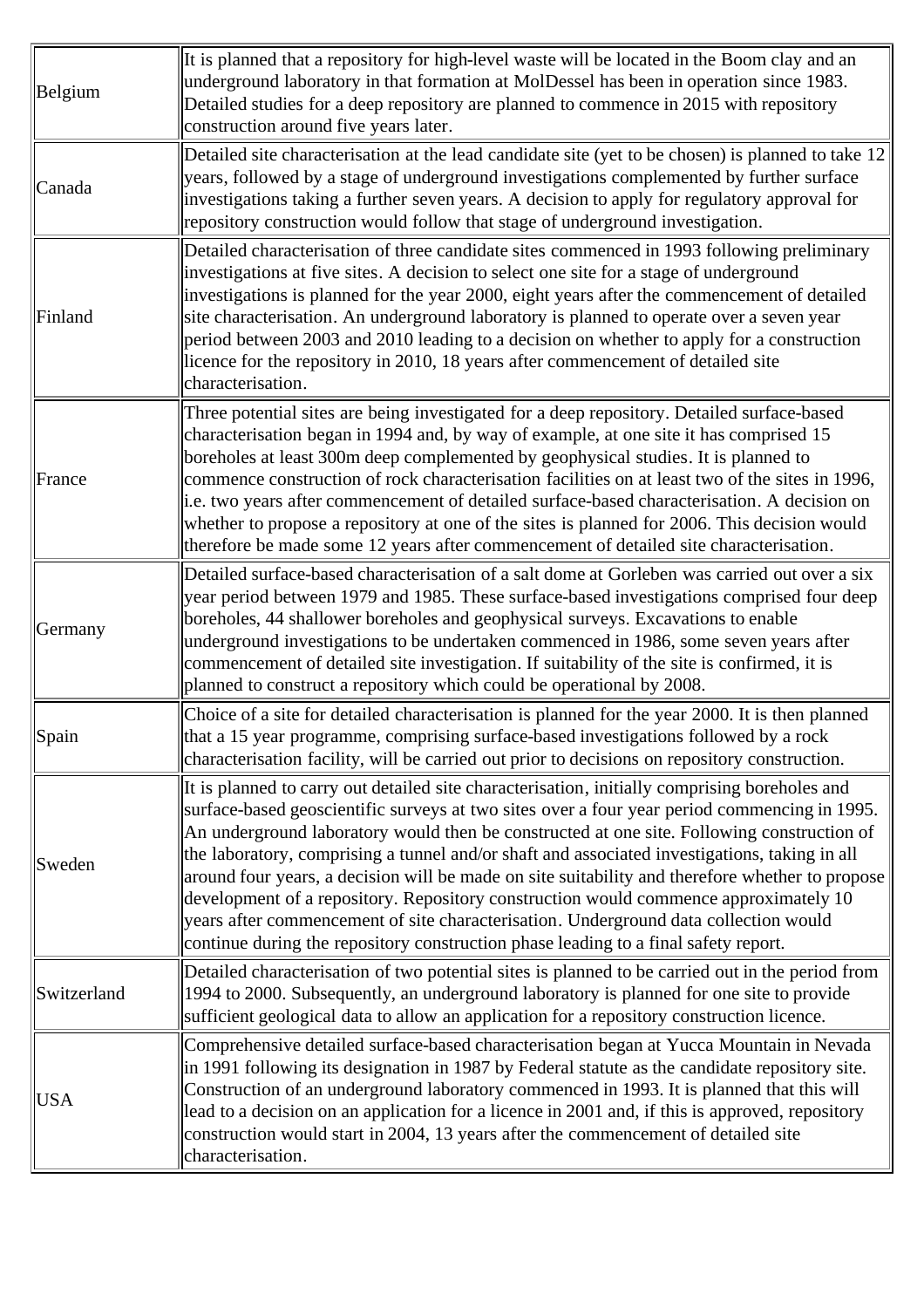## *FIGURE 4.1 MULTI-BARRIER CONCEPT*

(Click on image to see in full size)



Back to NRX13 Menu . Back to POE Menu . Back to Homepage